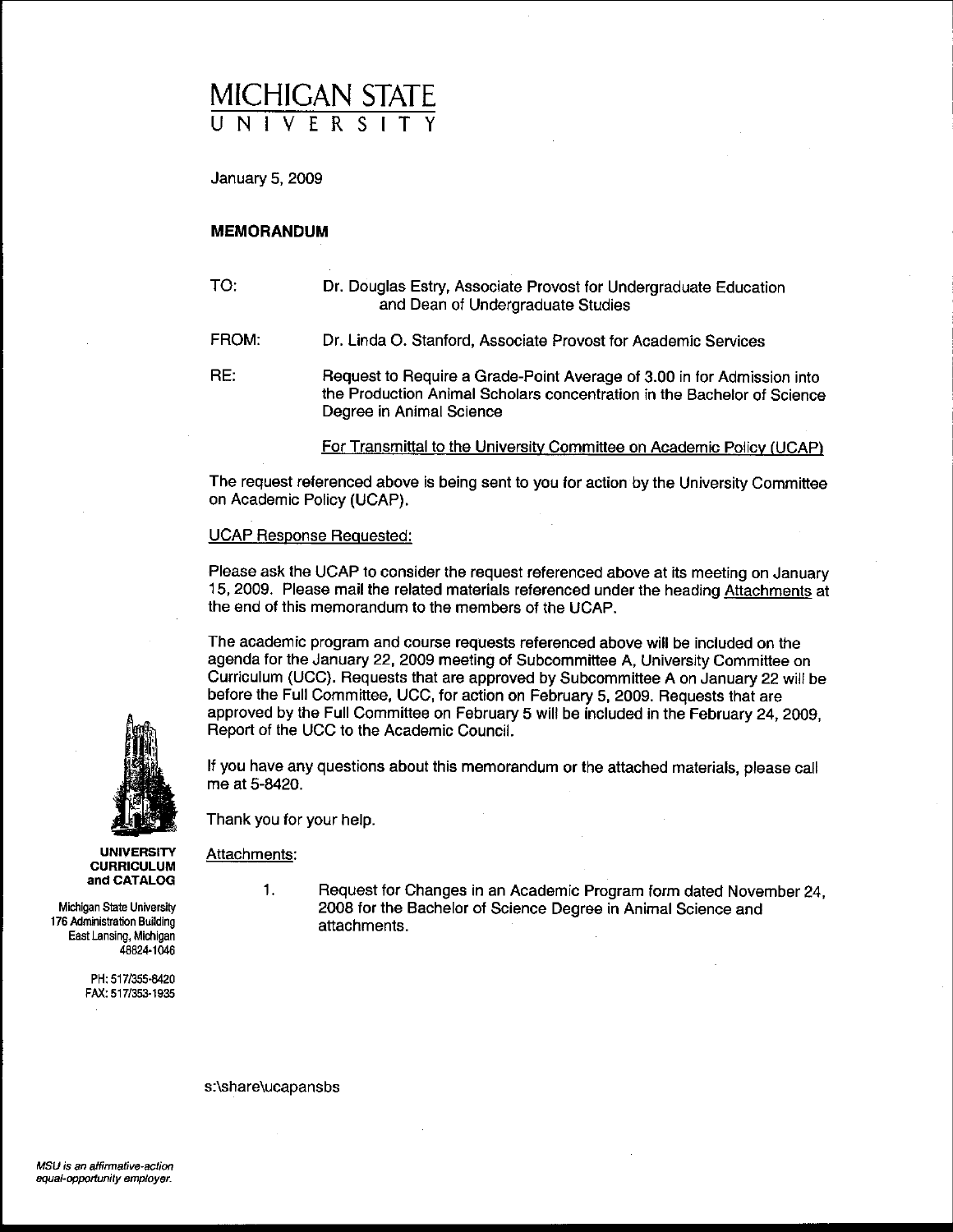Graduates may be employed in farm ownership, management, marketing, agribusiness, finance, manufacturing, public relations, extension, or consulting.

Students must choose from one of the following concentrations: animal industry, companion and exotic animal biology, animal biology/preveterinary, or production animal scholars.

The animal industry concentration is designed to prepare students for careers in managing animal operations. Marketing, sales, and production of animals and animal products offer numerous employment opportunities.

The companion and exotic animal biology concentration prepares students for careers in the areas of small animal nutrition, pet food sales, and captive and small animal management. Students may also use their elective credits to complete the preveterinary requirements and apply to the College of Veterinary Medicine.

The animal biology/preveterinary concentration is designed for students who are interested in an advanced degree in animal science or a career in veterinary medicine. The requirements for admission to the College of Veterinary Medicine are included in the requirements for this concentration.

The production animal scholars concentration is a cooperative effort between the Department of Animal Science and the College of Veterinary Medicine. The concentration is for students committed to a career in food animal management and medicine and provides an admissions pathway to Production Medicine Scholars in the College of Veterinary Medicine. Students must (1) declare the concentration when they reach junior standing; (2) submit a formal application for the production animal scholars concentration; (3) have a minimum cumulative grade-point average of 3.00 for admission to the concentration; and (4) demonstrate a commitment to livestock agriculture, excluding horses, through youth activities, family experiences, employment, internships, extracurricular activities, and other participation in the livestock industry.

After completion of the production animal scholars concentration, students will earn a Bachelor of Science degree in Animal Science. Students may then enter veterinary college or pursue a career in farm-based, agricultural veterinary practice. Students completing this concentration must complete the Bachelor of Science degree in Animal Science prior to matriculation into the College of Veterinary Medicine. Students interested in pursuing the admissions pathway to Production Medicine Scholars in the College of Veterinary Medicine should see the College of Veterinary Medicine section of this catalog for further information.



3 4 3

 $\overline{\mathbf{3}}$ 

 $3$  or  $4$ 

Insert  $(1)$ 

Insert

|           |            |      | One of the following courses:                                                                                  |
|-----------|------------|------|----------------------------------------------------------------------------------------------------------------|
| $\bullet$ | <b>STT</b> | 200. | <b>Statistical Methods</b>                                                                                     |
|           | STT.       | 201  | <b>Statistical Methods</b>                                                                                     |
|           | <b>STT</b> | 421  | Statistics I                                                                                                   |
|           | c TT       |      | Charles County of the County of the County of the County of the County of the County of the County of the Coun |

 $\mathbf b$ .

**Statistics for Biologists**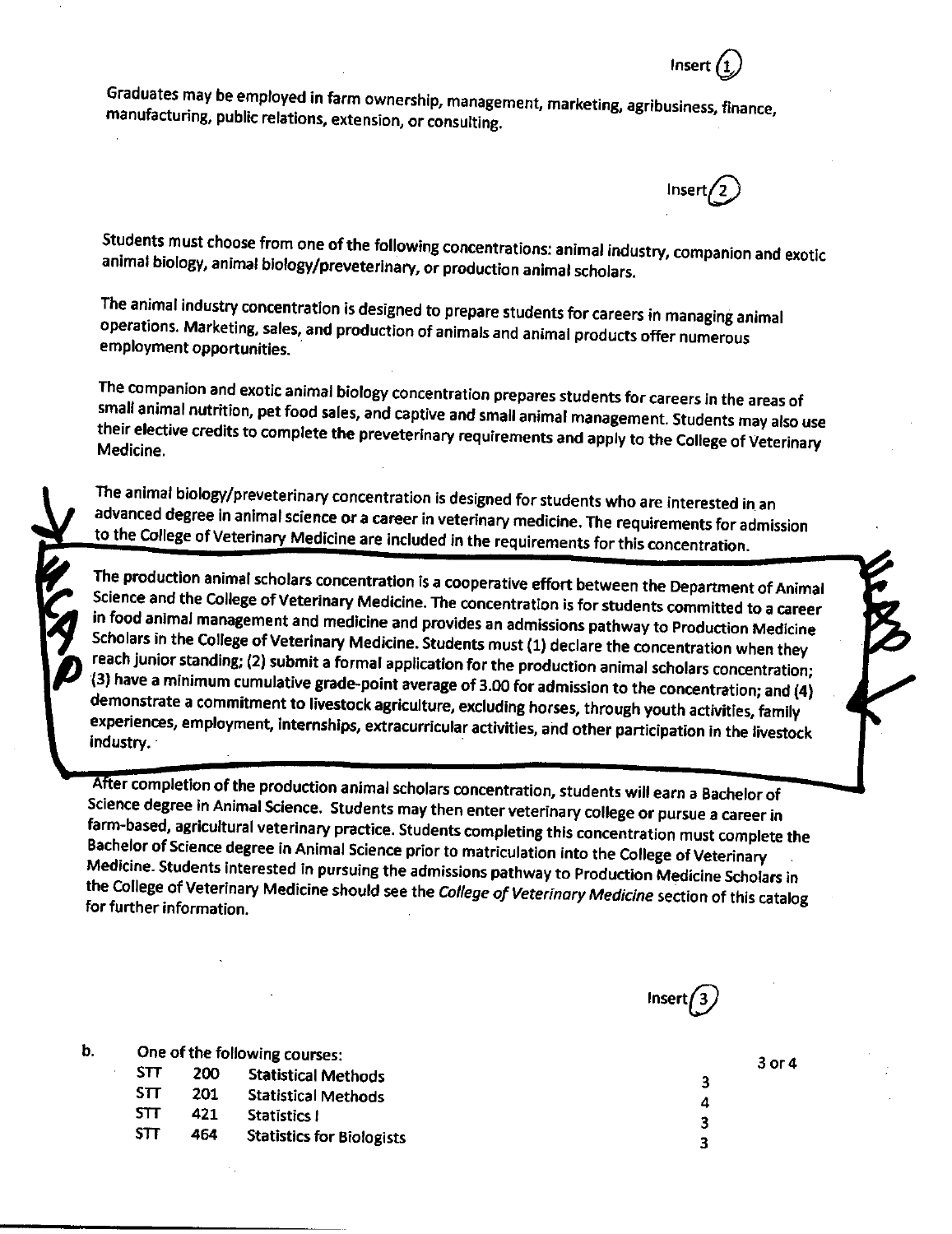### COLLEGE OF AGRICULTURE AND NATURAL RESOURCES

1. Request to change the requirements for the Bachelor of Science degree in Animal Science in the Department of Animal Science as published on pages 123 and 124 of the 2007·2009 Academic Programs catalog. The University Committee on Academic Policy will consider this request at its January 15, 2009 meeting.

- a. Under the heading Requirements for the Bachelor of Science Degree In Animal Science make the following changes:
	- (1) In item 3. a make the folloWing changes:
		- (a) Change the total credits from '30' to '29'.
		- (b) Delete the following courses:

ANS 210 Animal Products 4

(c) Add the folloWing courses:

| ANS | 101. | Professional Development in Animal Science I  |  |
|-----|------|-----------------------------------------------|--|
| ANS | 301  | Professional Development in Animal Science II |  |

- (2) Reletter item 3. b, 3. c and 3.d. to items 3. c., 3. d., and 3.e. respectively.
- (3) Add the folloWing item 3. b.:

| b. |            | One of the following courses: | 3 or 4                           |   |
|----|------------|-------------------------------|----------------------------------|---|
|    | STT        | 200                           | <b>Statistical Methods</b>       | з |
|    | STT        | 201                           | <b>Statistical Methods</b>       | 4 |
|    | <b>STT</b> | 421                           | Statistics I                     | з |
|    | STT        | 464                           | <b>Statistics for Biologists</b> | з |
|    |            |                               |                                  |   |

(4) In item 3. c. delete the following statement:

A student who selects the Preveterinary concentration is required to complete Chemistry 251 to satisfy requirement 3. b.

(5) Change item 3. d. to 'One of the following courses' and add the following course:

| <b>ANS</b> | - 282 | Introductory Companion Animal Management |  |
|------------|-------|------------------------------------------|--|
|------------|-------|------------------------------------------|--|

(6) Replace item 3. e. with the following:

|    |            |                                    | One of the following concentrations:           | 23 to 55 |
|----|------------|------------------------------------|------------------------------------------------|----------|
|    |            | Animal Industry (23 to 34 credits) |                                                |          |
| 1. |            |                                    | The following course (4 credits):              |          |
|    | ANS        | 210                                | <b>Animal Products</b>                         | 4        |
| 2. |            |                                    | One of the following courses (2 or 3 credits): |          |
|    | CSE.       | 101                                | <b>Computing Concepts and Competencies</b>     | з        |
|    | CSS.       | 110                                | Computer Applications in Agronomy              | 2        |
| З. |            |                                    | One of the following courses (3 credits):      |          |
|    | <b>ABM</b> | 100                                | Decision-making in the Agri-Food System        | 3        |
|    | <b>ABM</b> | 130                                | Farm Management I                              | 3        |
| 4. |            |                                    | One of the following courses (3 credits):      |          |
|    | <b>ANS</b> | 222                                | Introductory Beef Cattle Management            | 3        |
|    | <b>ANS</b> | 232                                | Introductory Dairy Cattle Management           | 3        |
|    | <b>ANS</b> | 242                                | Introductory Horse Management                  | 3        |
|    | <b>ANS</b> | 252                                | Introduction to Management of Avian Species    | 3        |
|    | ANS.       | 262                                | Introductory Sheep Management                  | 3        |
|    | <b>ANS</b> | 272                                | <b>Introductory Swine Management</b>           | 3        |
|    | <b>ANS</b> | 282                                | Companion Animal Biology and Management        | 3        |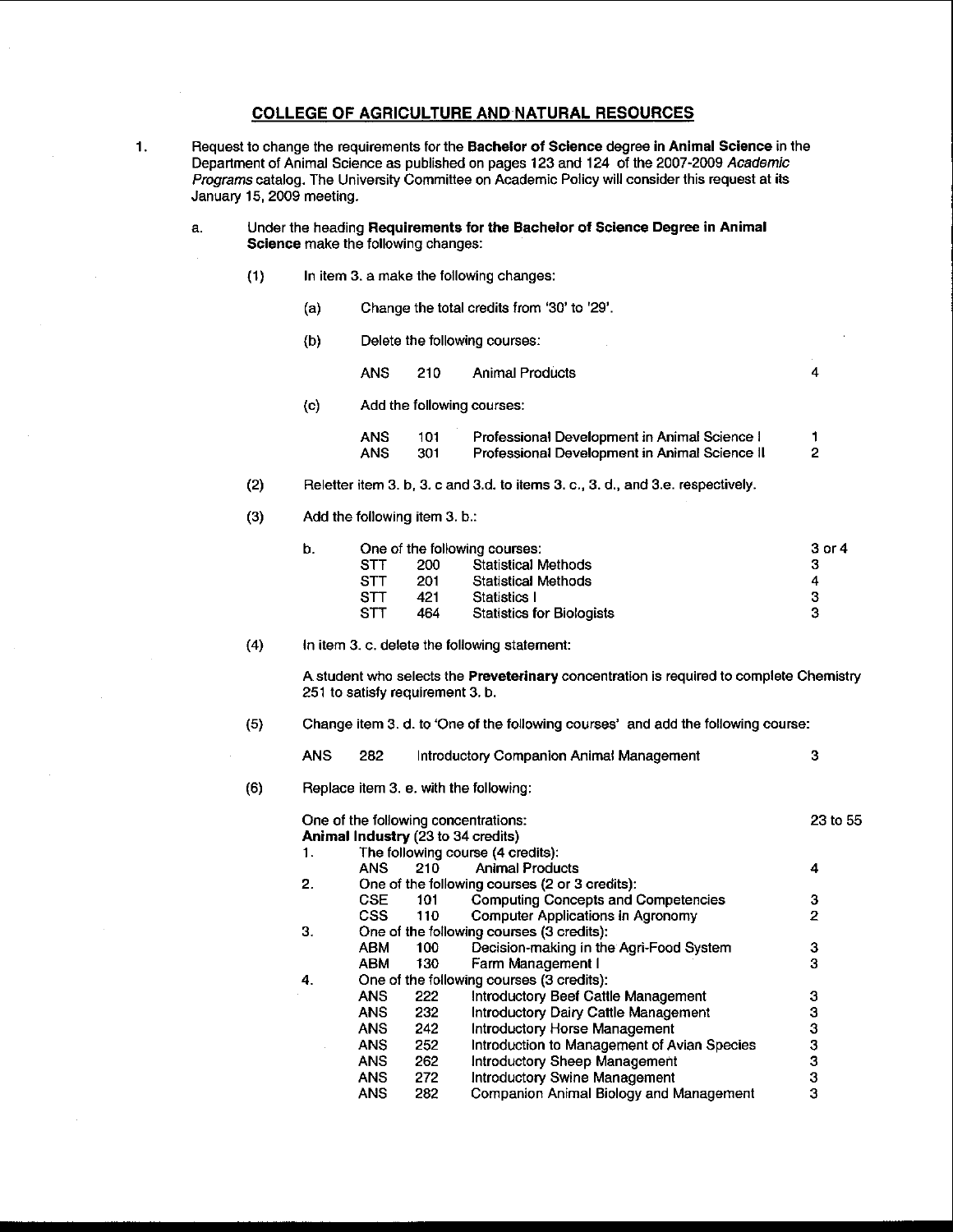The course used to fulfill this requirement may not be used to fulfill requirement 3. d. above.

 $\bar{\mathrm{t}}$ 

|    |                          | requirement of a apove. |                                                                             |                         |
|----|--------------------------|-------------------------|-----------------------------------------------------------------------------|-------------------------|
| 5. |                          |                         | One of the following courses (3 credits):                                   |                         |
|    | ANS                      | 422                     | <b>Advanced Beef Cattle Management</b>                                      | 3                       |
|    | <b>ANS</b>               | 432                     | Advanced Dairy Cattle Management                                            | 3                       |
|    | ANS                      | 442                     | <b>Advanced Horse Management</b>                                            | 3<br>3                  |
|    | <b>ANS</b>               | 472                     | <b>Advanced Swine Management</b>                                            |                         |
|    | <b>ANS</b>               | 482                     | Advanced Companion Animal Management                                        | 3                       |
| 6. |                          |                         | Three of the following courses (6 to 12 credits):                           |                         |
|    | <b>ANS</b>               | 305                     | <b>Applied Animal Behavior</b>                                              | 3                       |
|    | ANS                      | 309                     | Health and Hygiene of Livestock                                             | 3                       |
|    | ANS                      | 404                     | <b>Advanced Animal Genetics</b>                                             | $\overline{\mathbf{c}}$ |
|    | <b>ANS</b>               | 405                     | <b>Endocrinology of Reproduction</b>                                        | 4                       |
|    | <b>ANS</b>               | 406                     | Animal Welfare: Science and Society                                         | 3                       |
|    | <b>ANS</b>               | 407                     | Food and Animal Toxicology                                                  | 3                       |
|    | <b>ANS</b>               | 413                     | Monogastric Animal Nutrition                                                | 3                       |
|    | <b>ANS</b>               | 414                     | <b>Advanced Animal Breeding</b>                                             |                         |
|    | <b>ANS</b>               | 415                     | Growth and Musculoskeletal Biology                                          | 2<br>3                  |
|    | <b>ANS</b>               | 416                     | Meat Science and Muscle Biology                                             | $\overline{2}$          |
|    | <b>ANS</b>               | 418                     | Comprehensive Nutrient Management Planning                                  | 3                       |
|    | <b>ANS</b>               | 435                     | Mammary Physiology                                                          | 4                       |
|    | <b>ANS</b>               | 445                     | <b>Equine Exercise Physiology</b>                                           | 4                       |
|    | <b>ANS</b>               | 455                     | <b>Avian Physiology</b>                                                     | 4                       |
|    | <b>ANS</b>               | 483                     | <b>Ruminant Nutrition</b>                                                   | 3                       |
| 7. |                          |                         | One of the following courses (2 to 6 credits):                              |                         |
|    | <b>ANS</b>               | 493                     | Professional Internship in Animal Science                                   | 3                       |
|    | <b>ANS</b>               | 300A                    | Advanced Livestock Judging                                                  | 2                       |
|    | ANS.                     | 300C                    | <b>Advanced Dairy Cattle Judging</b>                                        | 2                       |
|    | <b>ANS</b>               | 300D                    | Advanced Horse Judging                                                      | 2                       |
|    |                          |                         | Six credits in an approved Study Abroad program can be used to fulfill this |                         |
|    | requirement.             |                         |                                                                             |                         |
|    |                          |                         | Animal Biology and Preveterinary (39 to 50 credits)                         |                         |
|    |                          |                         |                                                                             |                         |
| 1. |                          |                         |                                                                             |                         |
|    | ANS                      | 210                     | All of the following courses (22 credits):<br><b>Animal Products</b>        | 4                       |
|    | <b>ANS</b>               | 425                     | Principles of Animal Biotechnology                                          | 3                       |
|    | BMB                      | 401                     | <b>Basic Biochemistry</b>                                                   | 4                       |
|    | BS                       | 110                     | Organisms and Populations                                                   | 4                       |
|    | <b>CEM</b>               | 161                     | <b>Chemistry Laboratory I</b>                                               | 1                       |
|    | <b>CEM</b>               | 252                     | <b>Organic Chemistry II</b>                                                 | 3                       |
|    | <b>CEM</b>               | 255                     | Organic Chemistry Laboratory                                                | $\overline{2}$          |
| 2. |                          |                         | Three of the following courses (7 to 11 credits):                           |                         |
|    | <b>ANS</b>               | 404                     | <b>Advanced Animal Genetics</b>                                             | 2                       |
|    | <b>ANS</b>               | 405                     | <b>Endocrinology of Reproduction</b>                                        | 4                       |
|    | ANS.                     | 413                     | Monogastric Animal Nutrition                                                | 3                       |
|    | <b>ANS</b>               | 415                     | Growth and Musculoskeletal Biology                                          | 3                       |
|    | <b>ANS</b>               | 416                     | Meat Science and Muscle Biology                                             | 2                       |
|    | <b>ANS</b>               | 435                     | Mammary Physiology                                                          | 4                       |
|    | <b>ANS</b>               | 483                     | <b>Ruminant Nutrition</b>                                                   | 3                       |
| З. |                          |                         | A minimum of 8 credits from the following courses (8 to 12 credits):        |                         |
|    | ANS                      | 305                     | <b>Applied Animal Behavior</b>                                              | 3                       |
|    | <b>ANS</b>               | 309                     | Health and Hygiene of Livestock                                             | 3                       |
|    | <b>ANS</b>               | 406                     | Animal Welfare: Science and Society                                         | 3                       |
|    | <b>ANS</b>               | 407                     | Food and Animal Toxicology                                                  | 3                       |
|    | ANS.                     | 414                     | <b>Advanced Animal Breeding</b>                                             | $\overline{c}$          |
|    | ANS                      | 418                     | <b>Comprehensive Nutrient Management Planning</b>                           | 3                       |
|    | <b>ANS</b>               | 445                     | Equine Exercise Physiology                                                  | 4                       |
|    | <b>ANS</b>               | 455                     | Avian Physiology                                                            | 4                       |
|    | MMG                      | 301                     | Introductory Microbiology                                                   | 3                       |
|    | MMG                      | 302                     | Introductory Laboratory for General and Allied                              |                         |
|    |                          |                         | Health Microbiology                                                         | 1                       |
|    | <b>MMG</b><br><b>PHM</b> | 409                     | <b>Eucaryotic Cell Biology</b><br>Introduction to Chemical Toxicity         | 3<br>Ś.                 |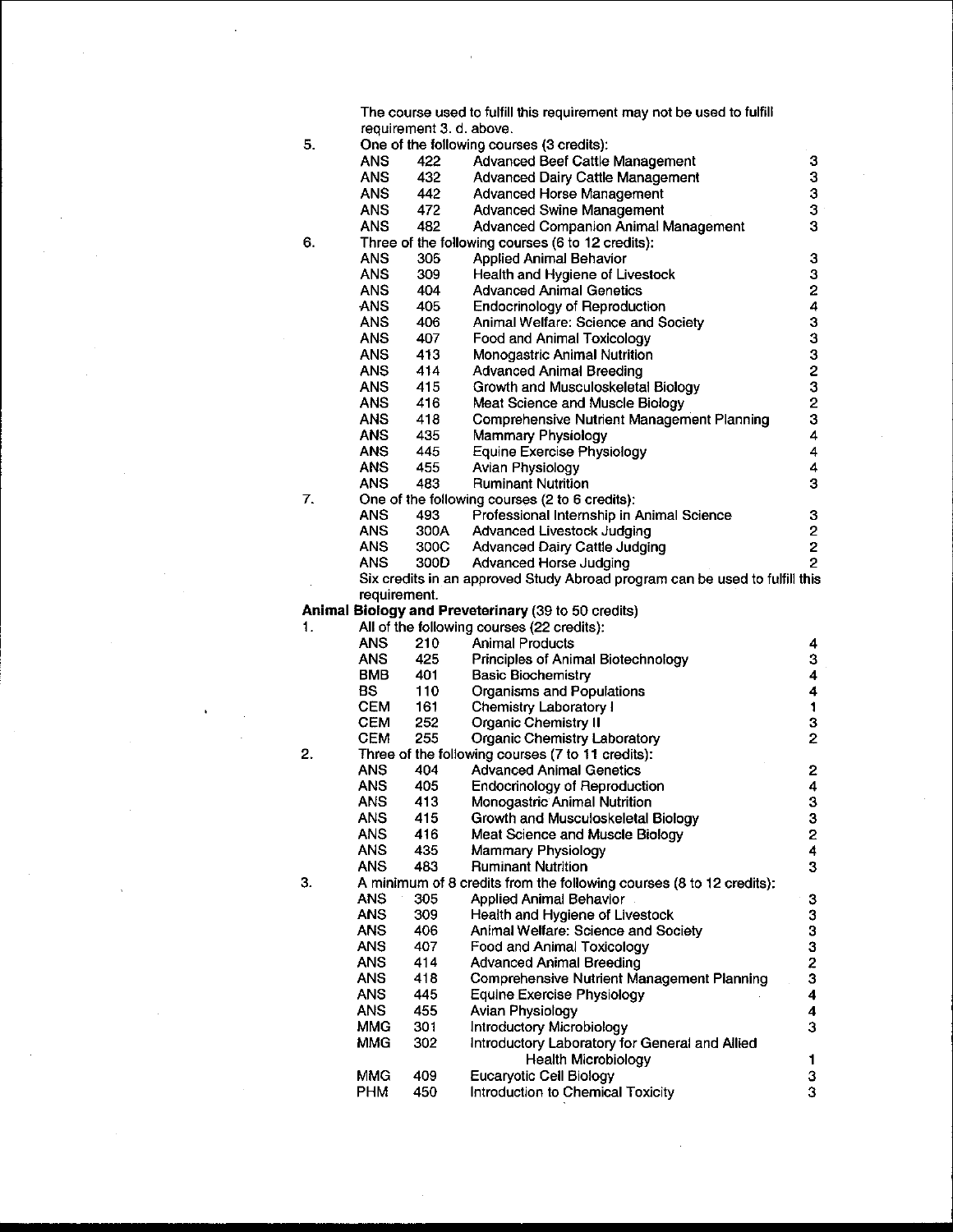|    | PHY        | 231               | <b>Introductory Physics I</b>                                          | 3                       |
|----|------------|-------------------|------------------------------------------------------------------------|-------------------------|
|    | <b>PHY</b> | 232               | <b>Introductory Physics II</b>                                         | 3                       |
|    | <b>PHY</b> | 251               | Introductory Physics Laboratory I                                      | $\mathbf{1}$            |
|    | <b>PHY</b> | 252               | Introductory Physics Laboratory II                                     | 1                       |
|    | ZOL        | 313               | Animal Behavior                                                        | 3                       |
|    | ZOL        | 341               | <b>Fundamental Genetics</b>                                            | 4                       |
| 4. |            |                   | One of the following courses (3 to 6 credits):                         |                         |
|    | <b>ANS</b> | 492               | Undergraduate Research in Animal Science                               | 3                       |
|    | <b>ANS</b> | 493               | Professional Internship in Animal Science                              | 3                       |
|    |            |                   | Six credits in an approved Study Abroad program can be used to fulfill |                         |
|    |            | This requirement. |                                                                        |                         |
|    |            |                   | <b>Companion and Exotic Animal Biology (43 to 52 credits)</b>          |                         |
| 1. |            |                   | All of the following courses (19 credits):                             |                         |
|    | <b>ANS</b> | 282               | Companion Animal Biology and Management                                | 3                       |
|    | <b>ANS</b> | 482               | Advanced Companion Animal Management                                   | 3                       |
|    | <b>BS</b>  | 110               | Organisms and Populations                                              | 4                       |
|    | <b>CEM</b> | 252               | <b>Organic Chemistry II</b>                                            | 3                       |
|    | <b>CEM</b> | 255               | <b>Organic Chemistry Laboratory</b>                                    | 2                       |
|    | ZOL.       | 328               | Comparative Anatomy and Biology of Vertebrates (W) 4                   |                         |
| 2. |            |                   | One of the following courses (4 credits):                              |                         |
|    | <b>BMB</b> | 200               | Introduction to Biochemistry                                           | 4                       |
|    | <b>BMB</b> | 401               | <b>Basic Biochemistry</b>                                              | 4                       |
| 3. |            |                   | Two of the following courses (6 to 8 credits):                         |                         |
|    | <b>ANS</b> | 305               | <b>Applied Animal Behavior</b>                                         | $\mathbf 3$             |
|    | <b>ANS</b> | 405               | Endocrinology of Reproduction                                          | 4                       |
|    | <b>ANS</b> | 413               | Monogastric Animal Nutrition                                           | 3                       |
|    | <b>ANS</b> | 435               | Mammary Physiology                                                     | $\overline{\mathbf{4}}$ |
|    | <b>ANS</b> | 483               | <b>Ruminant Nutrition</b>                                              | 3                       |
| 4. |            |                   | Four of the following courses (11 to 15 credits):                      |                         |
|    | <b>ANS</b> | 404               | <b>Advanced Genetics</b>                                               | $\mathbf{2}$            |
|    | <b>ANS</b> | 406               | Animal Welfare: Science and Society                                    | 3                       |
|    | <b>ANS</b> | 407               | Food and Animal Toxicology                                             | 3                       |
|    | <b>ANS</b> | 415               | Growth and Musculoskeletal Biology                                     | 3                       |
|    | <b>ANS</b> | 418               | <b>Comprehensive Nutrient Management Planning</b>                      | 3                       |
|    | <b>ANS</b> | 425               | Principles of Animal Biotechnology                                     | 3                       |
|    | <b>ANS</b> | 445               | Equine Exercise Physiology                                             | 4                       |
|    | <b>ANS</b> | 455               | Avian Physiology                                                       | $\overline{\mathbf{4}}$ |
|    | ZOL        | 313               | <b>Animal Behavior</b>                                                 | 3                       |
|    | ZOL        | 341               | <b>Fundamental Genetics</b>                                            | $\boldsymbol{4}$        |
|    | ZOL        | 355               | Ecology                                                                | $\bf 3$                 |
|    | ZOL        | 369               | Introduction to Zoo and Aquarium Science                               | 3                       |
| 5. |            |                   | One of the following courses (3 to 6 credits):                         |                         |
|    | ANS        | 492               | Undergraduate Research in Animal Science                               | 3                       |
|    | ANS        | 493               | Professional Internship in Animal Science                              | 3.                      |
|    |            |                   | Six credits in an approved Study Abroad program can be used to fulfill |                         |
|    |            | This requirement. |                                                                        |                         |
|    |            |                   | Production Animal Scholars (52 to 55 credits):                         |                         |
| 1. |            |                   | All of the following courses (33 credits):                             |                         |
|    | <b>ANS</b> | 210               | <b>Animal Products</b>                                                 | 4                       |
|    | BMB        | 401               | <b>Basic Biochemistry</b>                                              | 4                       |
|    | BS -       | 110               | Organisms and Populations                                              | $\boldsymbol{4}$        |
|    | CEM        | 161               | Chemistry Laboratory I                                                 | $\mathbf{1}$            |
|    | <b>CEM</b> | 252               | <b>Organic Chemistry II</b>                                            |                         |
|    | <b>CEM</b> | 255               | <b>Organic Chemistry Laboratory</b>                                    | $\frac{3}{2}$           |
|    | <b>MMG</b> | 301               | Introductory Microbiology                                              | 3                       |
|    | <b>MMG</b> | 302               | Introductory Laboratory for General and Allied                         |                         |
|    |            |                   | <b>Health Microbiology</b>                                             | 1                       |
|    | MMG        | 409               | Eucaryotic Cell Biology                                                | 3                       |
|    | <b>PHY</b> | 231               | <b>Introductory Physics I</b>                                          | 3                       |
|    | <b>PHY</b> | 232               | <b>Introductory Physics II</b>                                         | 3                       |
|    | PHY.       | 251               | Introductory Physics Laboratory I                                      | $\ddagger$              |
|    | PHY        | 252               | Introductory Physics Laboratory II                                     | 1                       |
|    |            |                   |                                                                        |                         |

 $\frac{1}{2} \frac{1}{2} \frac{1}{2}$ 

 $\label{eq:2.1} \frac{1}{\sqrt{2\pi}}\sum_{i=1}^n\frac{1}{\sqrt{2\pi}}\sum_{i=1}^n\frac{1}{\sqrt{2\pi}}\sum_{i=1}^n\frac{1}{\sqrt{2\pi}}\sum_{i=1}^n\frac{1}{\sqrt{2\pi}}\sum_{i=1}^n\frac{1}{\sqrt{2\pi}}\sum_{i=1}^n\frac{1}{\sqrt{2\pi}}\sum_{i=1}^n\frac{1}{\sqrt{2\pi}}\sum_{i=1}^n\frac{1}{\sqrt{2\pi}}\sum_{i=1}^n\frac{1}{\sqrt{2\pi}}\sum_{i=1}^n\$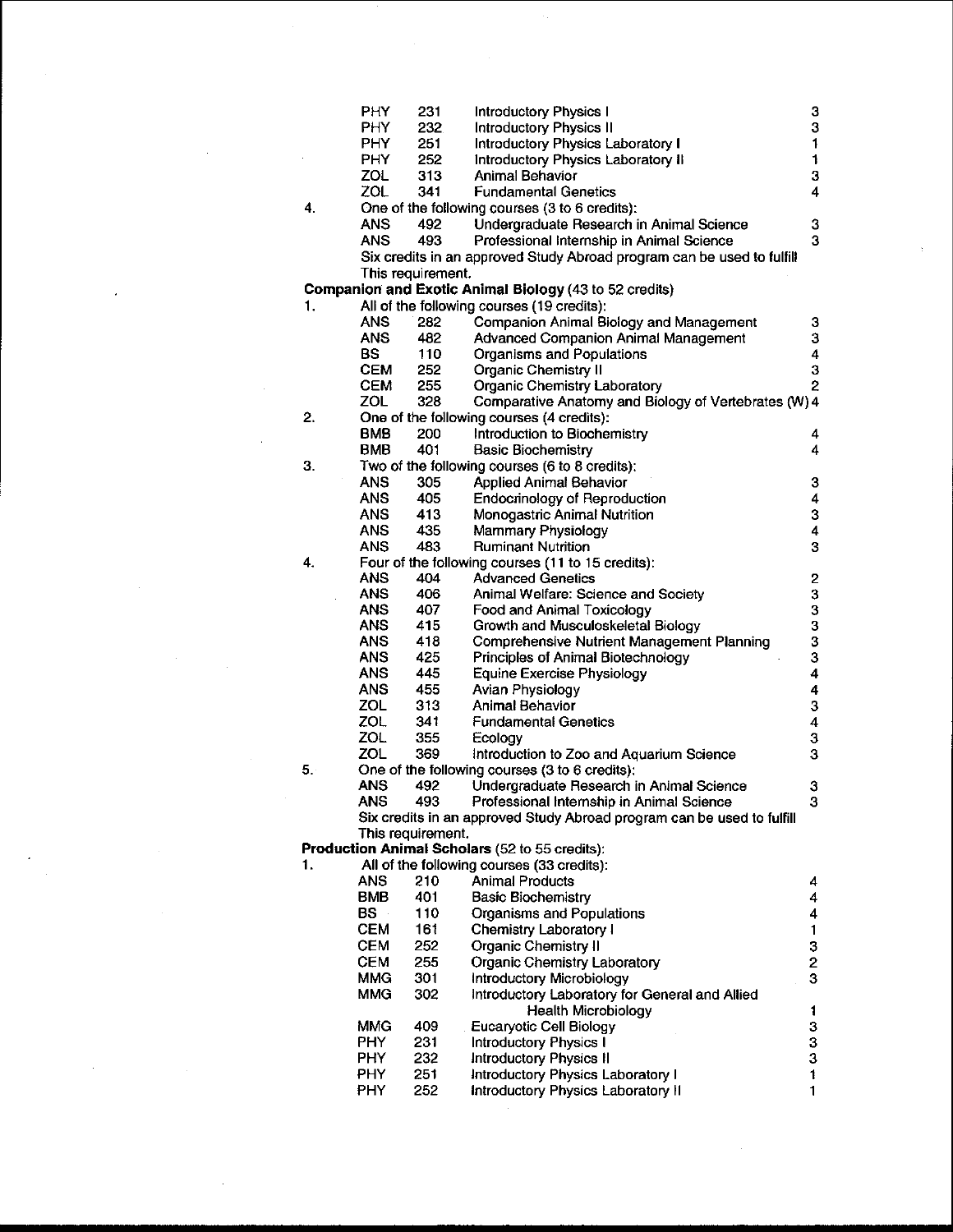| 2. |            |         | One of the following courses (3 credits):                              |                         |
|----|------------|---------|------------------------------------------------------------------------|-------------------------|
|    | <b>ANS</b> | 222     | Introductory Beef Cattle Management                                    | 3                       |
|    | ANS        | 232     | <b>Introductory Dairy Cattle Management</b>                            | 3                       |
|    | <b>ANS</b> | $252 -$ | Introduction to Management of Avian Species                            |                         |
|    | <b>ANS</b> | 262     | Introductory Sheep Management                                          | 3<br>3                  |
|    | ANS.       | 272     | Introductory Swine Management                                          | 3                       |
|    |            |         | The course used to fulfill this requirement may not be used to fulfill |                         |
|    |            |         | requirement 3. d. above.                                               |                         |
| 3. |            |         | Two of the following courses (6 credits):                              |                         |
|    | ABM        | 435     | Financial Management in the Agri-Food System                           | 3                       |
|    | ABM        | 437     | Agribusiness Strategic Management (W)                                  | 3                       |
|    | <b>ANS</b> | 413     | Monogastric Animal Nutrition                                           | 3                       |
|    | ANS.       | 483     | <b>Ruminant Nutrition</b>                                              | 3                       |
| 4. |            |         | One of the following courses (3 to 4 credits):                         |                         |
|    | <b>ANS</b> | 305     | <b>Applied Animal Behavior</b>                                         | 3                       |
|    | ANS.       | 405     | <b>Endocrinology of Reproduction</b>                                   | 4                       |
|    | ANS.       | 415     | Growth and Musculoskeletal Biology                                     | 3                       |
|    | <b>ANS</b> | 425     | Principles of Animal Biotechnology                                     | 3                       |
|    | ANS        | 435     | Mammary Physiology                                                     | $\overline{\mathbf{4}}$ |
| 5. |            |         | One of the following courses (3 credits):                              |                         |
|    | <b>ANS</b> | 422     | Advanced Beef Cattle Management                                        | 3                       |
|    | ANS        | 432     | <b>Advanced Dairy Cattle Management</b>                                | $\frac{3}{3}$           |
|    | <b>ANS</b> | 472     | <b>Advanced Swine Management</b>                                       |                         |
| 6. |            |         | One of the following courses (2 to 4 credits):                         |                         |
|    | <b>ANS</b> | 404     | <b>Advanced Animal Genetics</b>                                        |                         |
|    | <b>ANS</b> | 407     | Food and Animal Toxicology                                             | 23223                   |
|    | ANS        | 414     | <b>Advanced Animal Breeding</b>                                        |                         |
|    | <b>ANS</b> | 416     | Meat Science and Muscle Biology                                        |                         |
|    | <b>ANS</b> | 418     | Comprehensive Nutrient Management Planning                             |                         |
|    | <b>ANS</b> | 455     | <b>Avian Physiology</b>                                                | $\ddot{4}$              |
|    | ZOL        | 313     | <b>Animal Behavior</b>                                                 | 3                       |
|    | ZOL        | 341     | <b>Fundamental Genetics</b>                                            | $\overline{\mathbf{4}}$ |
| 7. |            |         | The following course (2 credits):                                      |                         |
|    | ANS        | 390     | Animal Science Practicum                                               | $\overline{c}$          |

Effective Fall 2009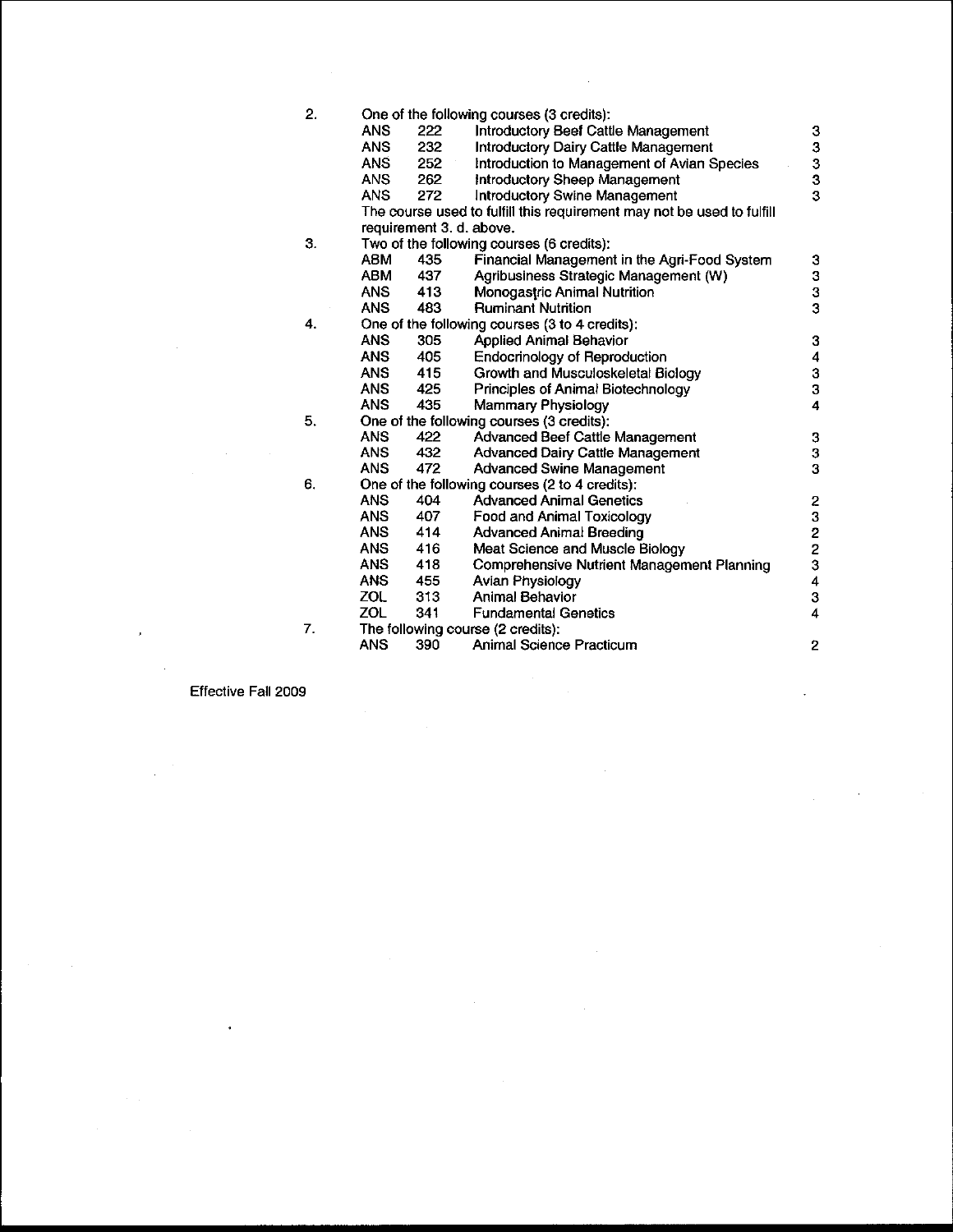|                                                                            | <b>View a Program</b>  | <b>Return to</b><br>Menu                                                                                                                                                                                                                                                                                 |
|----------------------------------------------------------------------------|------------------------|----------------------------------------------------------------------------------------------------------------------------------------------------------------------------------------------------------------------------------------------------------------------------------------------------------|
| Joy Speas, RO                                                              |                        | Wednesday, 11/26/2008                                                                                                                                                                                                                                                                                    |
| <b>Program Name: Animal Science</b>                                        | <b>Degree Name: BS</b> | <b>Sequence Number: 2</b>                                                                                                                                                                                                                                                                                |
| <b>Effective Dates: Fall 2008 - Open</b>                                   | <b>Status: Interim</b> | <b>Initial Action: Change</b>                                                                                                                                                                                                                                                                            |
| <b>Requested Date:</b><br>11/26/2007 2:40:43 PM                            |                        |                                                                                                                                                                                                                                                                                                          |
| 1. Department/School/College:<br>02063  Department of Animal Science       |                        |                                                                                                                                                                                                                                                                                                          |
| 2. Name of Program:<br><b>Animal Science</b>                               |                        |                                                                                                                                                                                                                                                                                                          |
| 3. Name of Degree:<br><b>BS</b>                                            |                        |                                                                                                                                                                                                                                                                                                          |
| 4. Type of Program:<br>Major                                               |                        |                                                                                                                                                                                                                                                                                                          |
| <b>5. Effective Start Semester:</b><br>Fall 2008                           |                        |                                                                                                                                                                                                                                                                                                          |
| 6. Target student audience for the program:<br>Students in the CANR        |                        |                                                                                                                                                                                                                                                                                                          |
| 7. Enrollment:<br>What is the expected enrollment per year:<br>350         |                        |                                                                                                                                                                                                                                                                                                          |
| What is the minimum enrollment acceptable:<br>200                          |                        |                                                                                                                                                                                                                                                                                                          |
| 8. Source of budget for the program:<br>Internal                           |                        |                                                                                                                                                                                                                                                                                                          |
| 9. Projected Costs as compared to other programs in unit:<br>Same          |                        |                                                                                                                                                                                                                                                                                                          |
| 10. Staff requirement:<br>How many additional staff will be required:<br>O |                        |                                                                                                                                                                                                                                                                                                          |
| $etc.$ ):                                                                  |                        | Who will provide the primary instruction. Describe any external linkages (industry, government,                                                                                                                                                                                                          |
| industry advisory committee.                                               |                        | Faculty of the Department of Animal Science/College of Agriculture and Natural Resources.<br>Industry has served in an advisory capacity in the development of the new curriculum. Internships,<br>field trips and continual monitoring of that effectiveness of the curriculum with assistance from the |
| 11. Will additional equipment be required:<br><b>Approximate cost:</b>     |                        |                                                                                                                                                                                                                                                                                                          |
| o<br>Source of funding:                                                    |                        |                                                                                                                                                                                                                                                                                                          |
| 12. Will additional library materials be required:                         |                        |                                                                                                                                                                                                                                                                                                          |

https://www.reg.msu.edu/Forms/AcademicPrograms/progView.asp?ProgramrequestId=1... 11/26/2008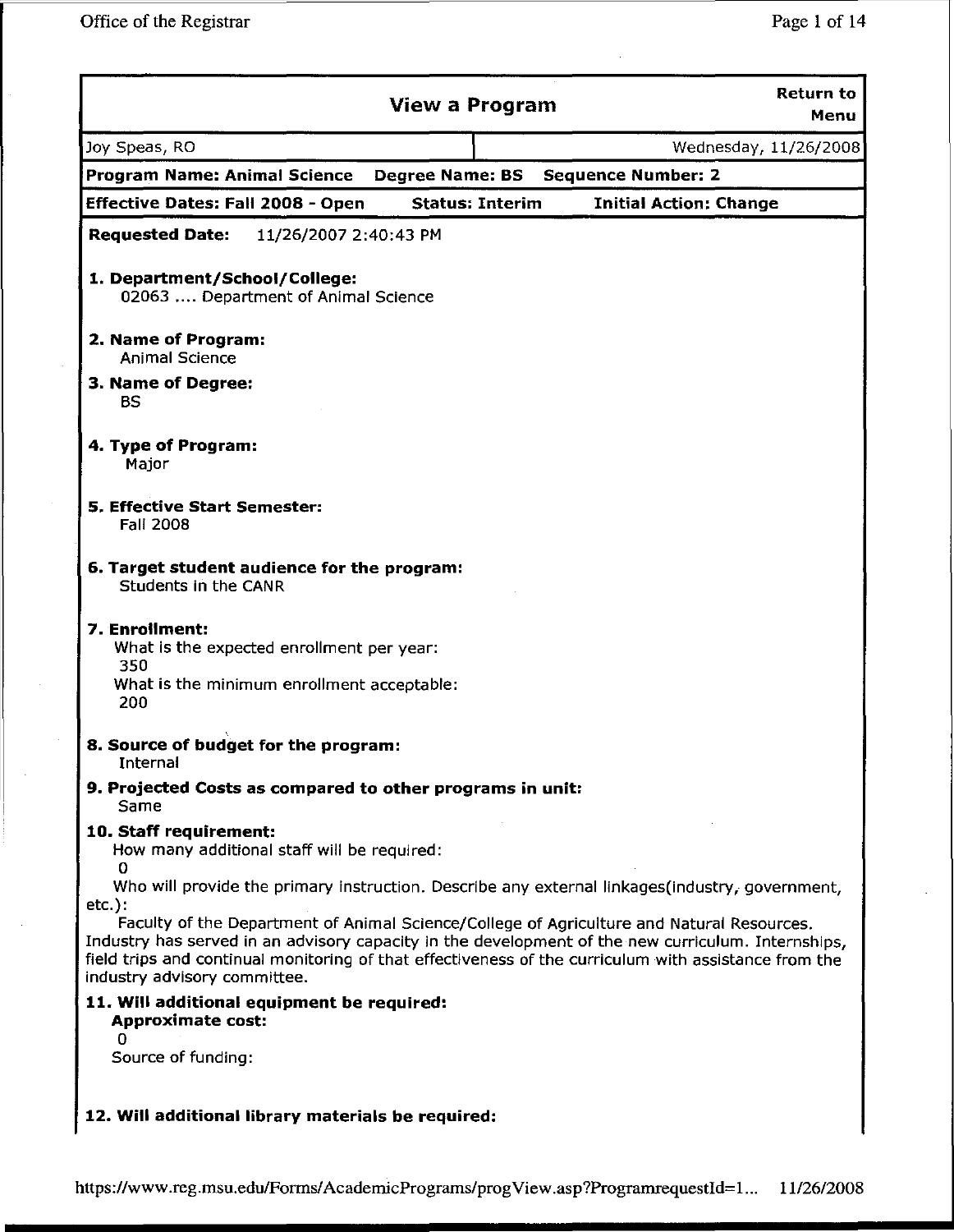Approximate cost: o Source of funding: Present resources are adequate.

**13. Will additional space be required: Type:**

Approximate amount:

#### **14. If the program requirements contain a named concentration, do you wish for the concentration to be noted on the student's transcript?:** Yes

### **15. Detailed Description:**

15. a. The current programs in Animal Science have effectively served the needs of majors since their development in the early 1990s. It has become evident that student and industry needs have changed in recent years. After extensive faculty discussion and review a new curriculum has evolved that better prepares students for potential careers in the animal industry and professional and advanced degrees. The proposed curriculum strengthens the science-based options and develops greater understanding and expertise in the disciplines related to Animal Science.

b. The current curriculum in Animal Science needs to be updated to prepare students for a changing animal industry.

c. The Department of Animal Science has provided educational opportunities for students interested in careers in the Animal Industries and has a long history of providing this service to the state of Michigan and Michigan State University.

d. Undergraduate Programs in the Department of Animal Science strive to provide a quality education associated with animal agriculture and industry using a strong science-based curriculum. The proposed changes parallel those in other programs in the CANR by using established sciencebased coursework and the wise use of our natural resources and applying them to specific biological systems to provide food, recreation and companionship for Michigan, the nation and the world.

e. The entire faculty in the department of Animal Science was involved in the development of the proposed curriculum. It will be the responsibility of the Department Curriculum Committee (elected) and the Department of Animal Science Office of Undergraduate Program (Dr. John Shelle, Coordinator) to implement the proposed changes to the curriculum.

f. Expected enrollment 350. Over the last 10 years the enrollment in the BS programs in Animals Science has ranged from 300 to 350 students. The assumption is that the change in curriculum will not have a negative effect on student numbers and may have a positive result.

g.

h. **Old Academic Program -- shows deletions** DEPARTMENT of ANIMAL SCIENCE **Karen I. Plaut, Chairperson** UNDERGRADUATE PROGRAM

The undergraduate program in animal science, which leads to the Bachelor of Science degree, is designed to prepare students for a variety of careers by establishing a strong basic science foundation combined with practical experience with agricultural animals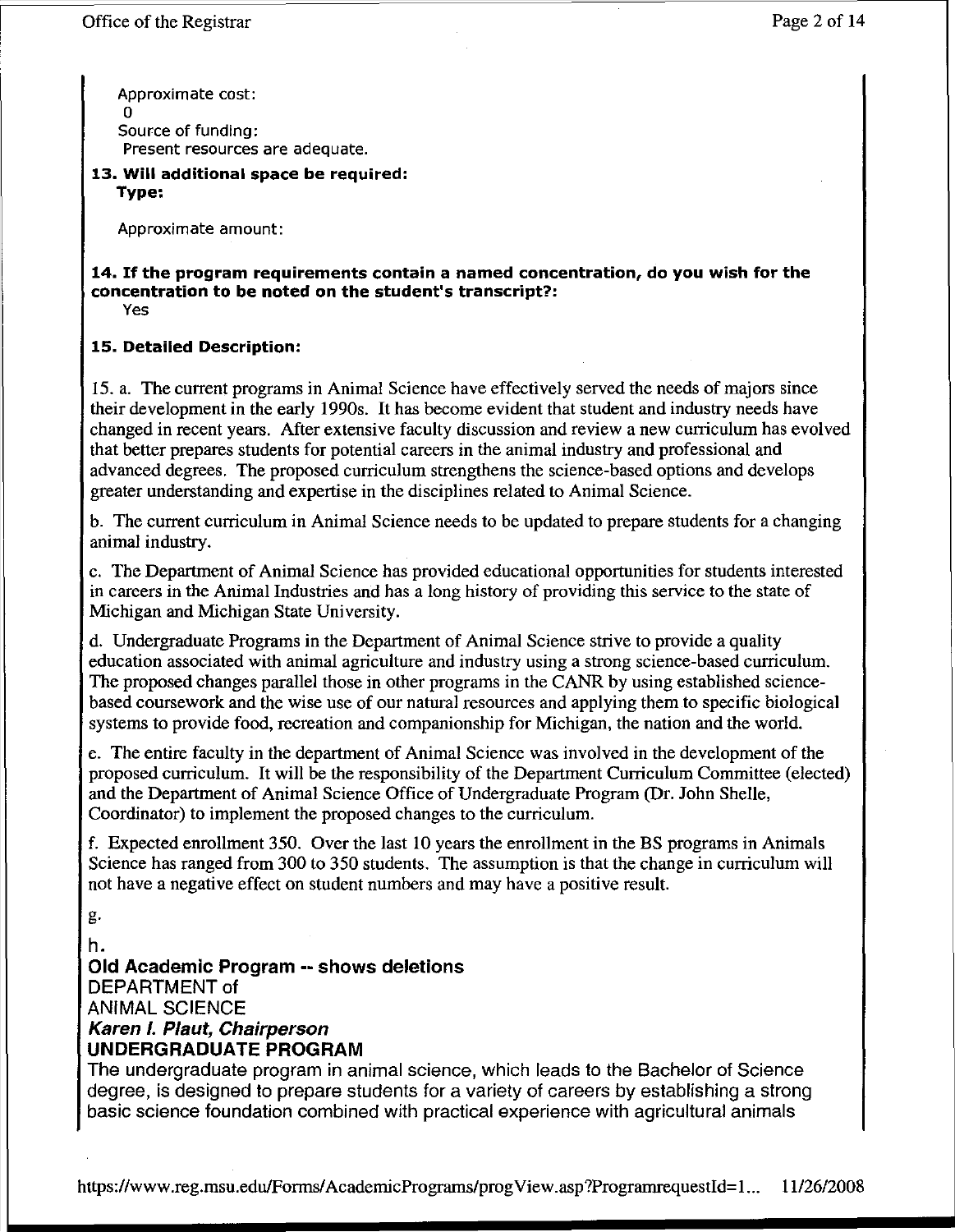at the multiple farm facilities located near campus. Graduates may be employed in marketing, agribusiness, finance, manufacturing, public relations, as extension specialists, as pharmaceutical salespersons, or as advisers on farm management. Graduates often attend veterinary or graduate school.

Scientific principles of biology and animal science are important components of the program and are combined with opportunities to apply fundamental principles learned in class to farm management. The animal science major also provides students with flexibility. Academic advisers guide students in the development of a planned program of study that is consistent with their interests and goals.

All students in animal science must complete a set of required core courses including breeding and genetics, nutrition, physiology, and management. These principles are taught using horses, dairy cattle, beef cattle, swine, poultry, sheep and companion animals. Students may choose to complete the agribusiness management. preveterinary, production medicine, or science concentration.

<del>The agribusiness management concentration is designed to prepare students for careers in-</del> managing livestock operations. Marketing, sales, and production of livestock and livestock products offer numerous employment opportunities. The preveterinary concentration isdesigned for students who are interested in careers in veterinary medicine. The requirements for admission to the Gollege of Veterinary Medicine are included in the requirements for this concentration.

The production medicine scholars concentration is designed to prepare students for a career in herd-based agricultural veterinary practice. Students interested in the professional program in the College of Veterinary Medicine may apply through a special admissions process. Acceptance in the production medicine scholars concentration does not assure acceptance into the College of Veterinary Medicine. See the College of Veterinary Medicine section of this catalog for further information about the admissions pathway for production medicine scholars.

The science concentration is designed to prepare students for graduate study and careers in research and animal product development. This concentration includes additional sciencecourses.

Students who are enrolled in the Bachelor of Science degree program with a major in animal science may elect a Specialization in Agricultural and Natural Resources Biotechnology. For additional information, refer to the Specialization in Agricultural and Natural Resources Biotechnology statement.

Requirements for the Bachelor of Science Degree in Animal Science 1. The University requirements for bachelor's degrees as described in the Undergraduate Education section of this catalog; 120 credits, including general elective credits, are required for the Bachelor of Science degree in Animal Science. The University's Tier II writing requirement for the Animal Science major is met by completing all of the following courses: Animal Science 313, 314, 315. Those courses are referenced in item 3. a. below.

Students who are enrolled in the Animal Science major leading to the Bachelor of Science degree in the Department of Animal Science may complete an alternative track to Integrative Studies in Biological and Physical Sciences that consists of the following courses: Biological Science 111 and 111L, Chemistry 141, and Chemistry 143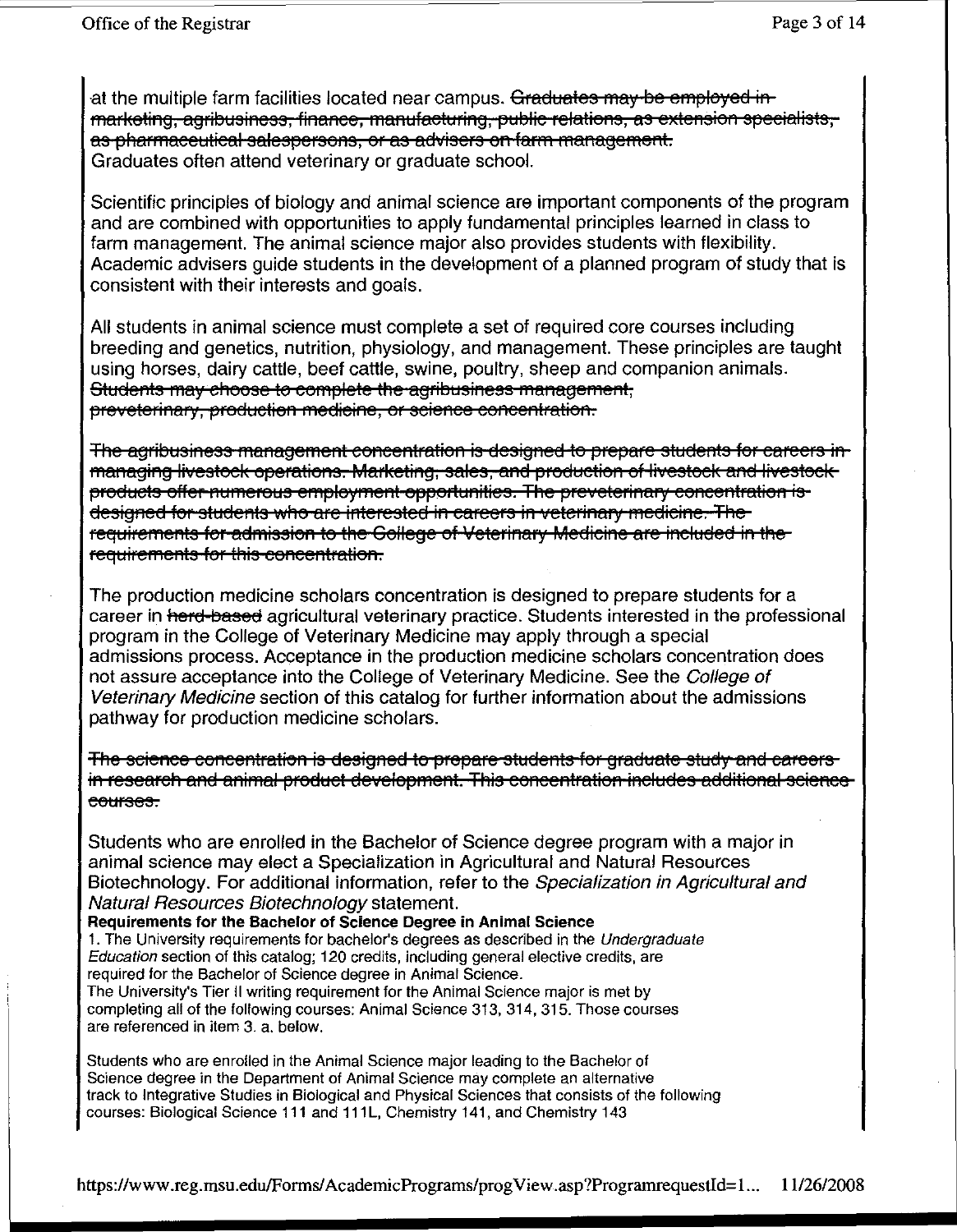or 251. The completion of Biological Science 111L satisfies the laboratory requirement. Biological Science 111 and 111L, Chemistry 141, and Chemistry 143 or 251 may be counted toward both the alternative track and the requirements for the major referenced in item 3. below.

The completion of the College of Agriculture and Natural Resources mathematics requirement may also satisfy the University mathematics requirement. 2. The requirements of the College of Agriculture and Natural Resources for the Bachelor of Science degree.

Certain courses referenced in requirement 3. below may be counted toward College requirements as appropriate.

| 3. The following requirements for the major:                                                                                 |      |
|------------------------------------------------------------------------------------------------------------------------------|------|
|                                                                                                                              | (30) |
|                                                                                                                              |      |
| ANS 313 Principles of Animal Feeding and Nutrition 4                                                                         |      |
| ANS 314 Genetic Improvement of Domestic Animals 4                                                                            |      |
| ANS 315 Anatomy and Physiology of Farm Animals 4                                                                             |      |
|                                                                                                                              |      |
|                                                                                                                              |      |
|                                                                                                                              |      |
|                                                                                                                              |      |
|                                                                                                                              |      |
|                                                                                                                              |      |
| A student who selects the Preveterinary concentration is required                                                            |      |
| to complete Chemistry 251 to satisfy requirement 3. b.                                                                       |      |
| c. Two of the following species management courses: 6                                                                        |      |
| ANS 222 Introductory Beef Cattle Management 3                                                                                |      |
| ANS 232 Introductory Dairy Cattle Management 3                                                                               |      |
|                                                                                                                              |      |
| ANS 252 Introduction to Management of Avian Species 3                                                                        |      |
|                                                                                                                              |      |
|                                                                                                                              |      |
|                                                                                                                              |      |
|                                                                                                                              |      |
|                                                                                                                              |      |
|                                                                                                                              |      |
| (1) The requirements for the Specialization in Agribusiness<br>Management as specified in the Specialization in Agribusiness |      |
| <b>Management statement in the Department of Agricultural</b>                                                                |      |
| Economics statement (18 credits).                                                                                            |      |
| (2) The following course (3-credits):                                                                                        |      |
|                                                                                                                              |      |
| (3) One of the following courses (3 credits):                                                                                |      |
| ANS 422 Advanced Beef Cattle Feedlot Management 3                                                                            |      |
|                                                                                                                              |      |
|                                                                                                                              |      |
|                                                                                                                              |      |
|                                                                                                                              |      |
| (1) All of the following courses (27 credits):                                                                               |      |
|                                                                                                                              |      |
|                                                                                                                              |      |
|                                                                                                                              |      |
|                                                                                                                              |      |
|                                                                                                                              |      |
|                                                                                                                              |      |
|                                                                                                                              |      |
|                                                                                                                              |      |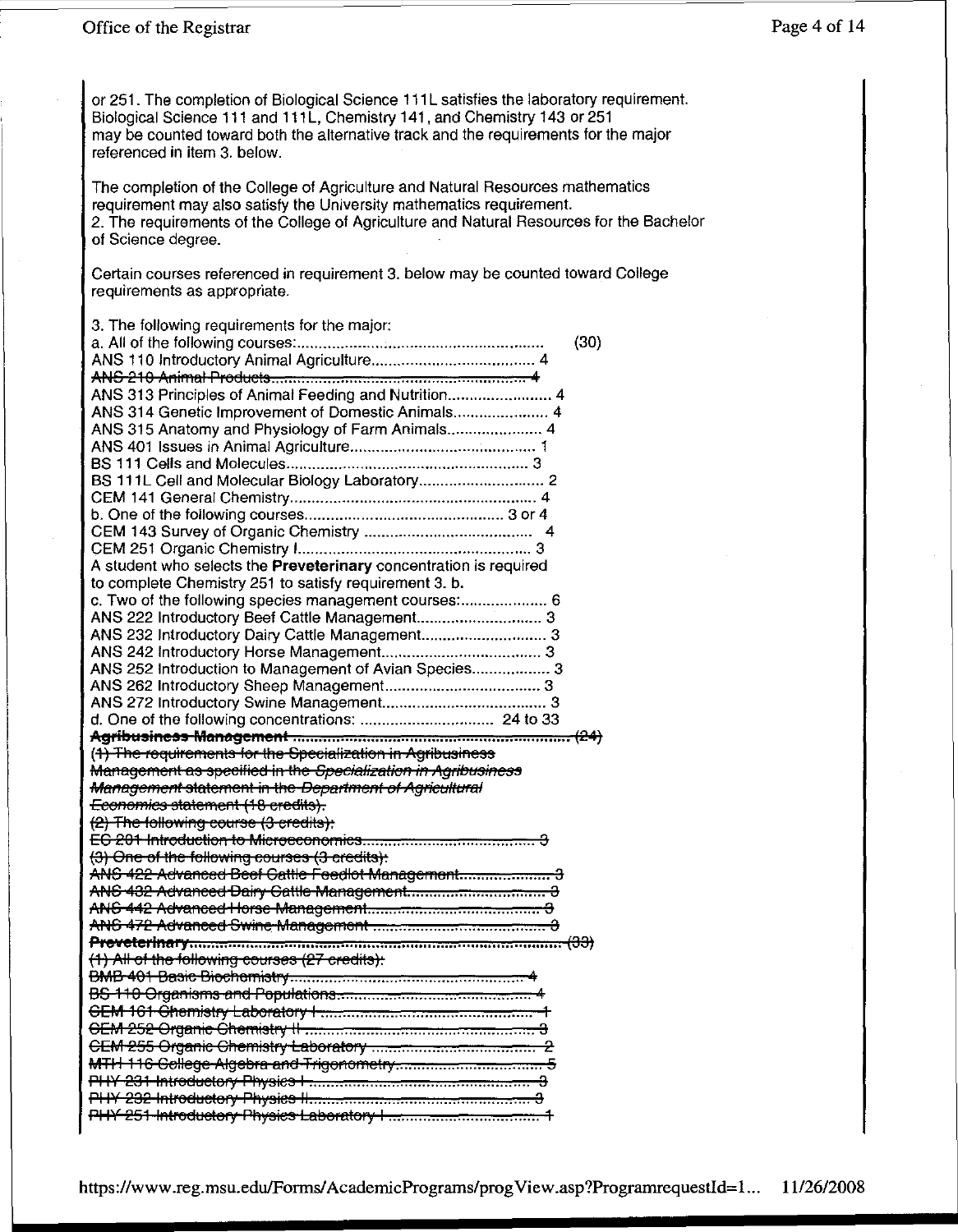| (2) At least 6 credits from the following Animal Science courses: |
|-------------------------------------------------------------------|
|                                                                   |
|                                                                   |
|                                                                   |
|                                                                   |
|                                                                   |
|                                                                   |
|                                                                   |
|                                                                   |
|                                                                   |
|                                                                   |
|                                                                   |
|                                                                   |
|                                                                   |
|                                                                   |
|                                                                   |
|                                                                   |
|                                                                   |
|                                                                   |
|                                                                   |
|                                                                   |
| (1) Both of the following courses (9 credits):                    |
|                                                                   |
|                                                                   |
| (2) Two of the following courses (6 credits):                     |
|                                                                   |
|                                                                   |
| ANS-262 Introductory Sheep Management-communications and 3        |
|                                                                   |
|                                                                   |
|                                                                   |
| Gourses used to fulfill this requirement may also be used to      |
| fulfill requirement 3.c.                                          |
| <b>AGRICULTURE AND NATURAL RESOURCES</b>                          |
| (3) Two of the following courses (6 or 7 credits):                |
| ABM 435 Financial Management in the Agri-Food System  3           |
| ABM 437 Agribusiness Strategic Management (W) 3                   |
|                                                                   |
|                                                                   |
| (4) One of the following courses (3 or 4 credits):                |
|                                                                   |
|                                                                   |
|                                                                   |
|                                                                   |
| (5) One of the following courses (3 credits):                     |
| ANS 422 Advanced Beef Cattle Feedlot Management 3                 |
|                                                                   |
|                                                                   |
| (6) One of the following courses (2 to 4 credits):                |
|                                                                   |
|                                                                   |
|                                                                   |
|                                                                   |
|                                                                   |
|                                                                   |
|                                                                   |
|                                                                   |
|                                                                   |
| (1) The following course (4 credits):                             |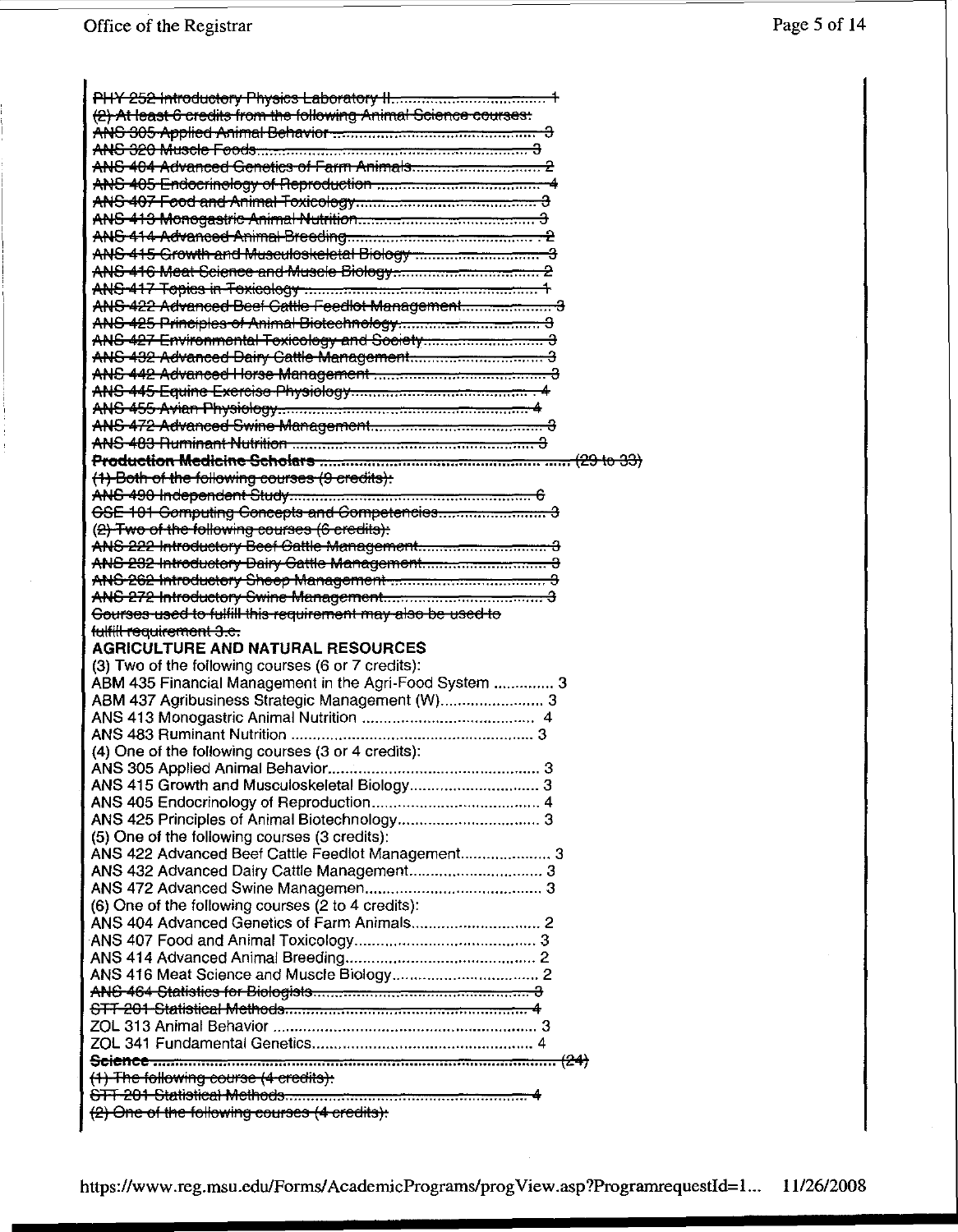| (3) At least 16 credits from the following courses, including at   |
|--------------------------------------------------------------------|
| least 6 credits in Animal Science courses:                         |
|                                                                    |
|                                                                    |
|                                                                    |
|                                                                    |
|                                                                    |
|                                                                    |
|                                                                    |
|                                                                    |
|                                                                    |
|                                                                    |
|                                                                    |
|                                                                    |
|                                                                    |
|                                                                    |
|                                                                    |
|                                                                    |
|                                                                    |
|                                                                    |
|                                                                    |
| CSE 131 Technical Computing and Problem Solving. 3                 |
| MMG 201 Fundamentals of Microbiology manufactured and manufactured |
|                                                                    |
|                                                                    |
|                                                                    |
|                                                                    |
|                                                                    |
| Students who pass a waiver-examination for Computer Science        |
| and Engineering 101 may not use Computer Science and Engineering   |
| 101 to satisfy the requirements for the Science concentration.     |

### New Academic Program -- new sections or courses in bold **DEPARTMENT of ANIMAL SCIENCE**

Karen I. Plaut, Chairperson

### **Undergraduate Program**

The undergraduate program in animal science, which leads to the Bachelor of Science degree, is designed to prepare students for a variety of careers by establishing a strong basic science foundation combined with practical experience with agricultural animals at the farm facilities located near campus. Graduates may be employed in farm ownership, management, marketing, agribusiness, finance, manufacturing, public relations, extension, or consulting. Graduates often attend veterinary or graduate school.

Scientific principles of animal biology are important components of the program and are combined with opportunities to apply fundamental principles learned in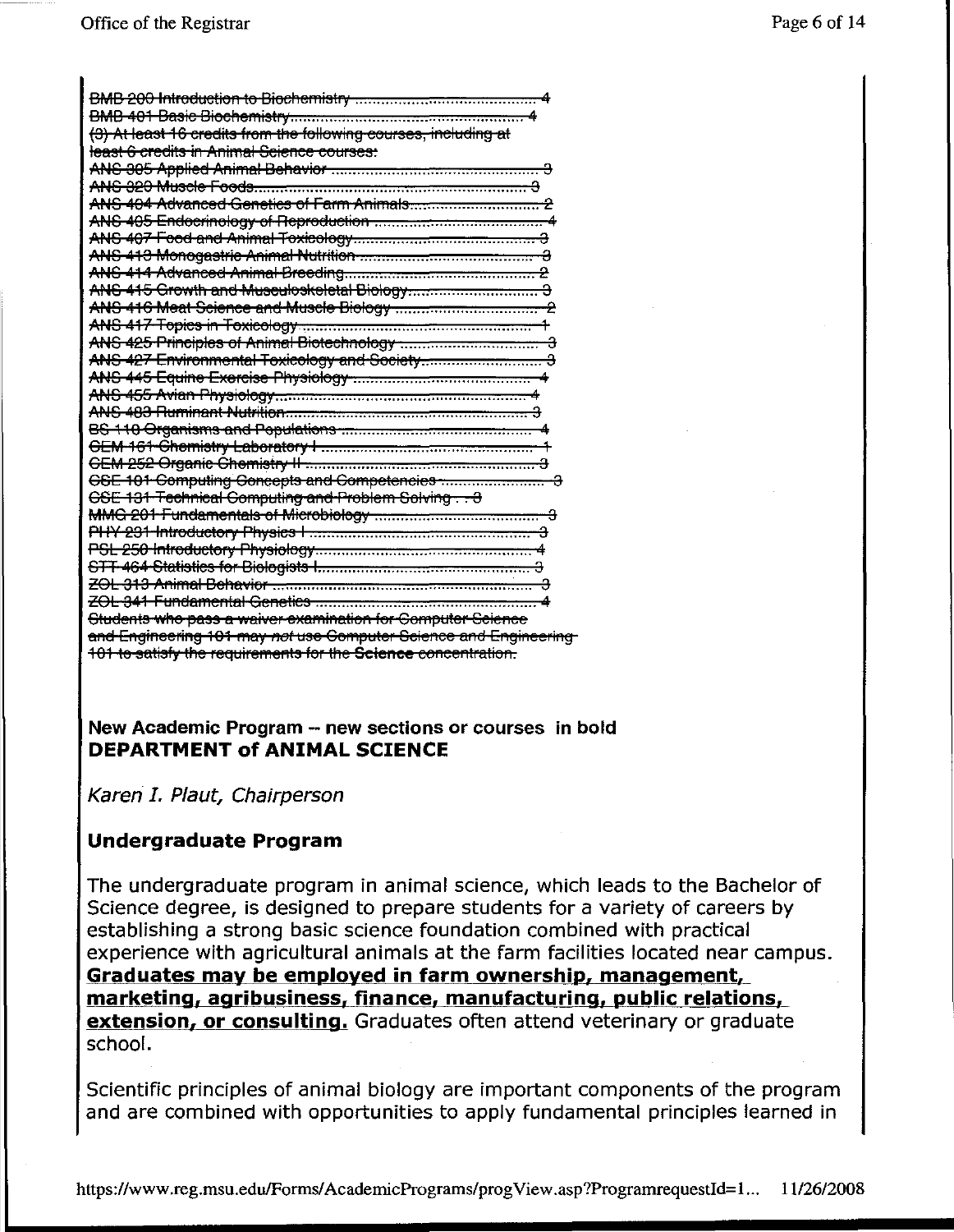class to animal management. The animal science major also provides students with flexibility. Academic advisers guide students in the development of a planned program of study that is consistent with their interests and goals.

All students in animal science must complete a set of required core courses including breeding and genetics, nutrition, physiology, and management. These principles are taught using horses, dairy cattle, beef cattle, swine, poultry, sheep, and companion animals. **Students must choose from one of the following concentrations: the animal industry, companion and exotic animal biology, animal biology/preveterinary, or production animal scholars,**

**The Animal Industry concentration is designed to prepare students for careers in managing animal operations, Marketing, sales, and production of animals and animal products offer numerous employment opportunities.**

- **The Companion and Exotic Animal Biology concentration prepares students for careers in the areas of small animal nutrition, pet food sales, captive and small animal management, and graduate study, Students may also use their elective credits to complete the preveterinary requirements and apply to the College of Veterinary Medicine.**

The Animal Biology/Preveterinary concentration is designed for students who are interested in advanced degree in Animal Science or a career in veterinary medicine. The requirements for admission to the College of Veterinary Medicine are included in the requirements for this concentration.

**PRODUCTION ANIMAL SCHOLARS CONCENTRATION is a cooperative program between Production Animal Scholars in the Department of Animal Science and Production Medicine Scholars in the College of Veterinary Medicine, These programs are for students committed to a career in food animal management and medicine. Production Animal Scholars provides a special admissions pathway to Production Medicine Scholars in CVM.**

**After completion of the Production Animal Scholars concentration, students will earn a Bachelor of Science (B.S.) degree in Animal Science. Students may enter veterinary college or pursue a career in farm-based, agricultural veterinary practice. Production Animal Scholars must complete their Animal Science degree before matriculation into CVM. Alternatively, Production Animal Scholars may**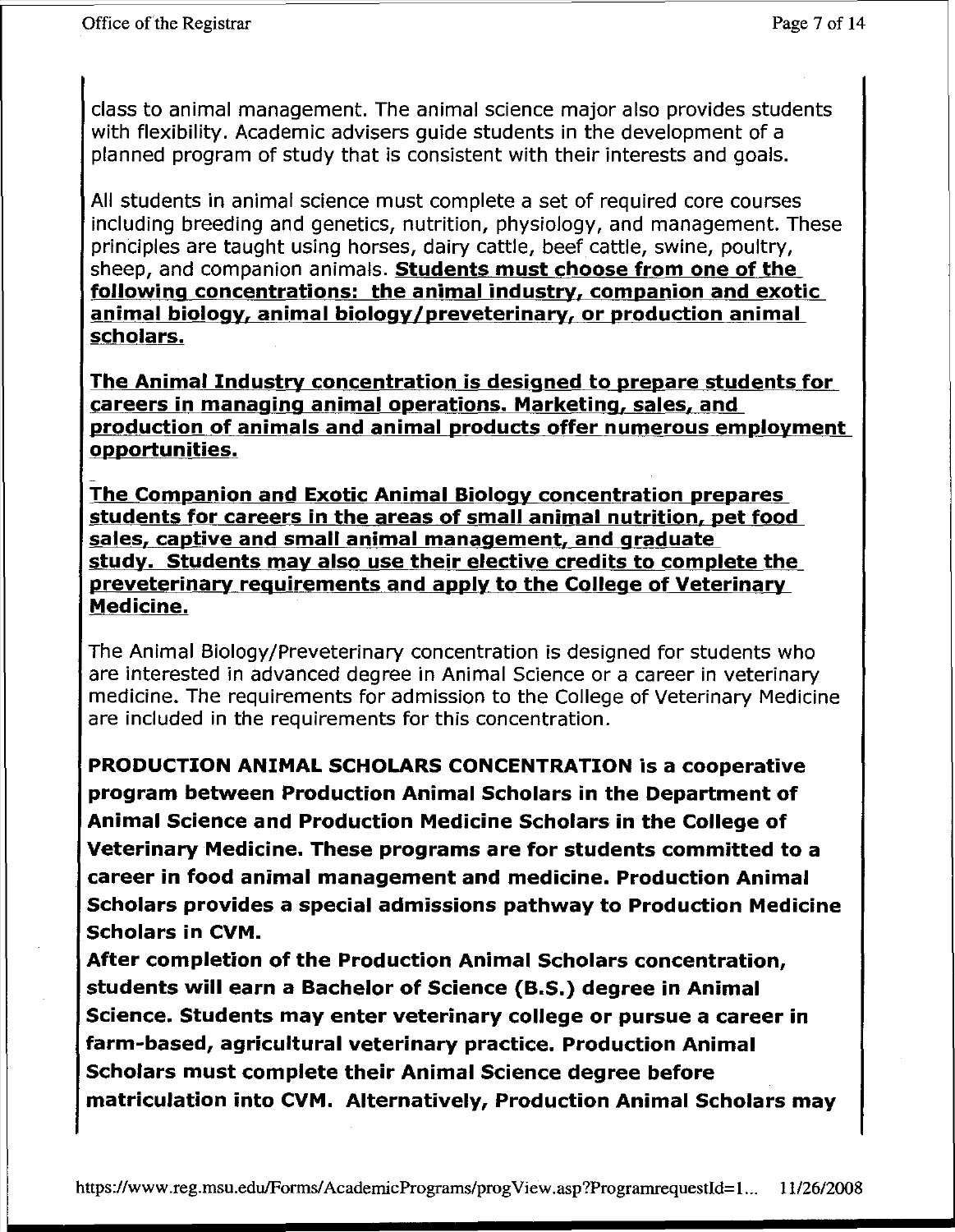$\sqrt{\theta}$ 

**pursue non-veterinary careers in animal management, agribusiness or graduate education.**

**Production Medicine Scholars: See College of Veterinary Medicine (CVM) for information about application, admission, and professional programs.**

**Students in the Production Animal Scholars concentration must:**

**1. Declare a concentration in Animal Science when they reach junior standing**

- **2. Submit a formal application for Production Animal Scholars.**
- **3. Have a minimum cumulative grade point !jIverage of 3.0 for admission into the program.** Concentration
- **4. Demonstrate a commitment to livestock agriculture (excluding horses) through youth activities, family experiences, employment, internships, extracurricular activities, and other participation in the livestock industry.**

Students who are enrolled in the Bachelor of Science degree program with a major in animal science may elect a Specialization in Agriculfural and Natural Resources Biotechnology or **Agribusiness Management:**For additional information, refer to the Specialization in Agricultural and Natural Resources Biotechnology or Agricultural Economics/Agribusiness Management Specialization statement.

### **Requirements for the Bachelor of Science Degree in Animal Science**

1. The university requirements for bachelor's degrees as described in the Undergraduate Education section of this catalog; 120 credits, including general elective credits, are required for the Bachelor of Science degree in Animal Science.

The University Tier II writing requirement for the Animal Science major is met by completing all of the following courses: Animal Science 313,314,315. Those courses are referenced in item 3.a. below.

Students who are enrolled in the Animal Science major leading to the Bachelor of Science degree in the Department of Animal Science may complete an alternative track to integrative Studies in Biological and Physical Sciences that consists of the following courses: Biological Science 111 and l11l, Chemistry 141, and Chemistry 143 or 251. The completion of Biological Science 111l satisfies the laboratory requirement. Biological Science 111, l11l, Chemistry 141, and Chemistry 143 or 251 may be counted toward both the alternative track and the requirements for the major referenced in item 3. below.

The completion of the College of Agriculture and Natural Resources mathematics requirement will also satisfy the University mathematics requirement.

2. The requirements for the College of Agriculture and Natural Resources for the Bachelor of Science degree.

Certain courses referenced in requirement 3. below may be counted toward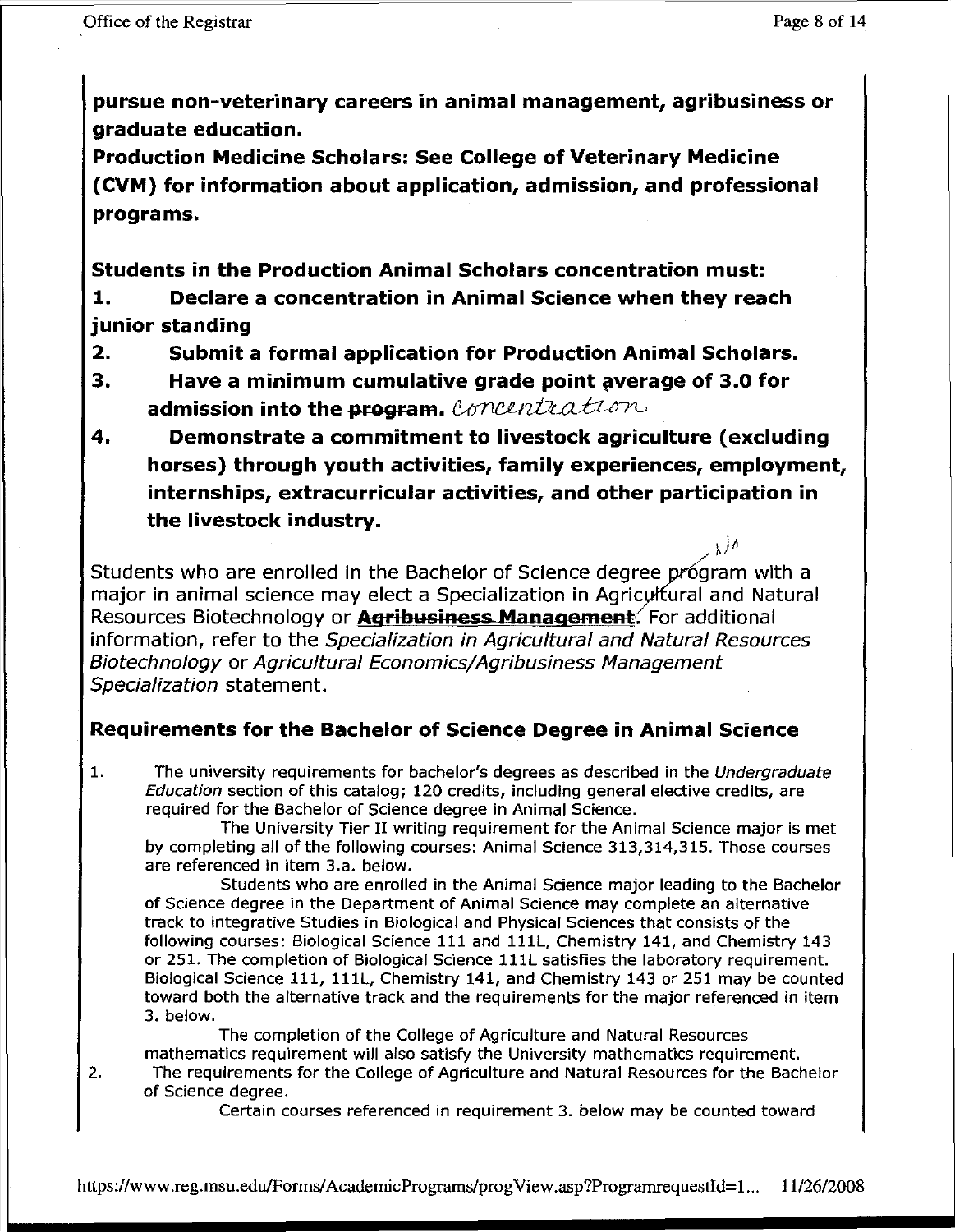| 3. |              | College requirements as appropriate.<br>The following requirements for the major:                                                                                     |
|----|--------------|-----------------------------------------------------------------------------------------------------------------------------------------------------------------------|
|    |              |                                                                                                                                                                       |
|    |              |                                                                                                                                                                       |
|    |              | a. All of the following courses: $f$ refessional Development CREDITS<br>ANS 101 <del>Introduction to Animal Science</del> in Animal Science 5 38 to 40e $\mathcal{Y}$ |
|    |              |                                                                                                                                                                       |
|    |              | ANS 301 Professional Development in Animal Science. Z 2                                                                                                               |
|    |              | ANS 313 Principles of Animal Feeding and Nutrition 4                                                                                                                  |
|    |              | ANS 314 Genetic Improvement of Domestic Animals 4                                                                                                                     |
|    |              |                                                                                                                                                                       |
|    |              | BS I                                                                                                                                                                  |
|    |              | BS                                                                                                                                                                    |
|    |              |                                                                                                                                                                       |
|    |              |                                                                                                                                                                       |
|    |              |                                                                                                                                                                       |
|    |              |                                                                                                                                                                       |
|    |              |                                                                                                                                                                       |
|    |              |                                                                                                                                                                       |
|    | C.           |                                                                                                                                                                       |
|    |              |                                                                                                                                                                       |
|    |              |                                                                                                                                                                       |
|    | d.           |                                                                                                                                                                       |
|    |              |                                                                                                                                                                       |
|    |              |                                                                                                                                                                       |
|    |              | ANS 252 Introduction to Management of Avian Species 3                                                                                                                 |
|    |              |                                                                                                                                                                       |
|    |              | ANS 272 Introductory Swine Management Biology and 3                                                                                                                   |
|    |              | ANS 282 Introductory Companion Animal Management 3                                                                                                                    |
|    |              |                                                                                                                                                                       |
|    |              | (25 to 34)                                                                                                                                                            |
|    |              | <u>(1)</u>                                                                                                                                                            |
|    |              | (2)                                                                                                                                                                   |
|    |              |                                                                                                                                                                       |
|    |              | - CSE 101 Introduction to Computing Consects and Compressions                                                                                                         |
|    |              | (3)                                                                                                                                                                   |
|    |              | ABM 100 Decision-making in the Agri-Food System 3                                                                                                                     |
|    |              | $\sim$ (4) One of the following in addition to 3.d. above 3                                                                                                           |
|    |              | ANS 222 Introductory Beef Cattle Management                                                                                                                           |
|    | $\mathbf{3}$ |                                                                                                                                                                       |
|    |              | ANS 232 Introductory Dairy Cattle Management 3                                                                                                                        |
|    |              | ANS 242 Introductory Horse Management 3                                                                                                                               |
|    |              | <b>ANS 252 Introduction to Management of Avian Species 3</b>                                                                                                          |
|    |              | ANS 262 Introductory Sheep Management 3                                                                                                                               |
|    |              |                                                                                                                                                                       |
|    |              | ANS 282 Introductory Companion Animal Bio & Mgmt 3 Management                                                                                                         |
|    |              | $(5)$ One of the following $AeeF.CaHle$ $AHe.$ $Aad$ $A.$                                                                                                             |
|    |              | ANS 422 Advanced Feedlet Management 3<br>ANS 432 Advanced Dairy Management 3                                                                                          |
|    |              |                                                                                                                                                                       |
|    |              | ANS 442 Advanced Horse Management 3                                                                                                                                   |
|    |              | ANS 472 Advanced Swine Management 3<br><b>ANS 482 Advanced Companion Animal Management 3</b>                                                                          |
|    |              | (6)                                                                                                                                                                   |
|    |              |                                                                                                                                                                       |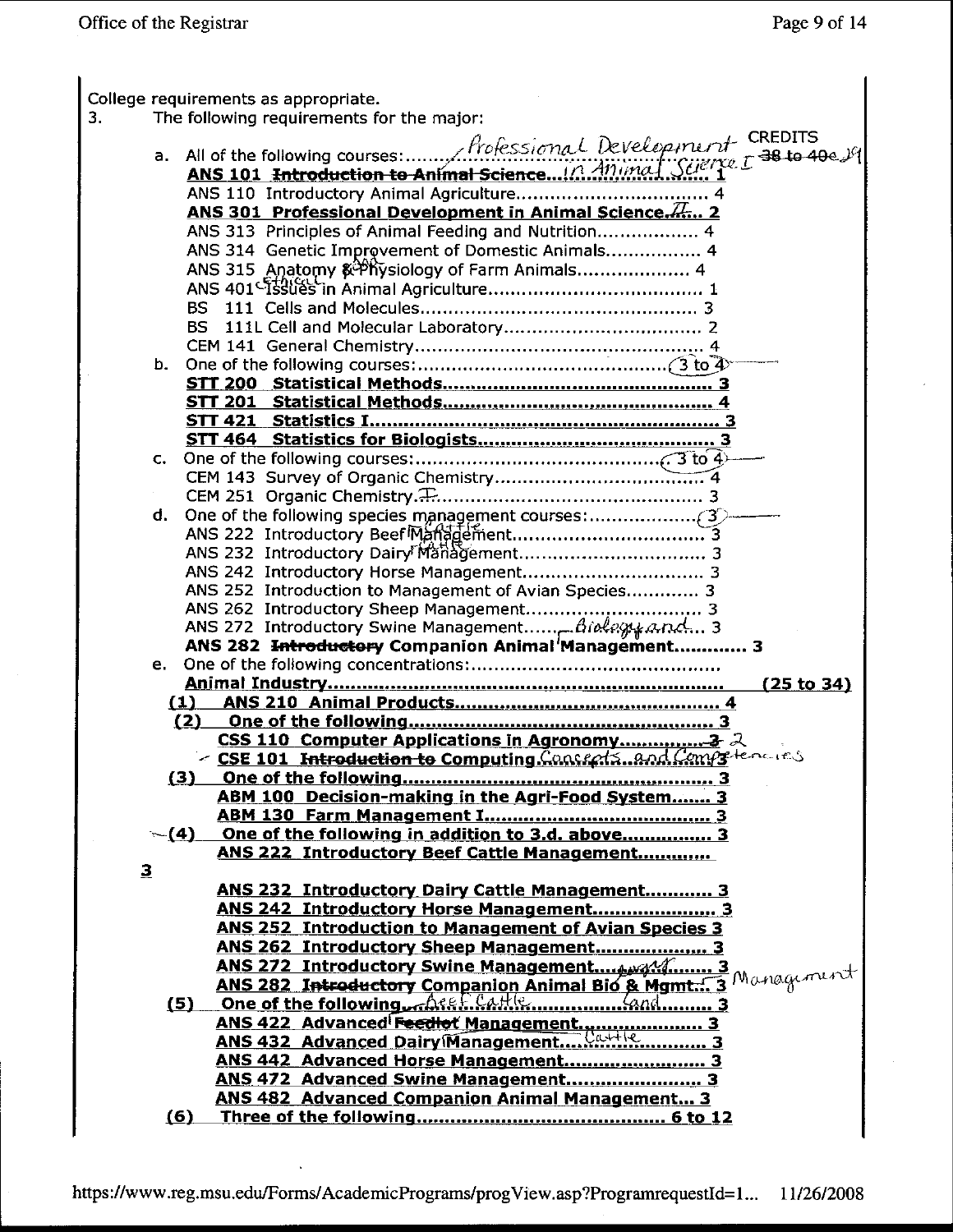|     | ANS 309 Health and Hygiene of Livestock 3                                                      |
|-----|------------------------------------------------------------------------------------------------|
|     | anded - ANS 320 Muscle Foods. Annah mannummummun 3                                             |
|     |                                                                                                |
|     | ANS 405 Endocrinology of Reproduction 4                                                        |
|     | ANS 406 Animal Welfare: Science and Society 3                                                  |
|     |                                                                                                |
|     |                                                                                                |
|     |                                                                                                |
|     | <b>ANS 415 Growth and Musculoskeletal Biology 3</b>                                            |
|     | ANS 416 Meat Science and Muscle Biology 2                                                      |
|     | <b>ANS 418 Comprehensive Nutrient Management.</b> P.IQ. MILAGES                                |
|     | ANS 435 Lactation and Mammary Biology Physinglagy 4                                            |
|     |                                                                                                |
|     |                                                                                                |
|     |                                                                                                |
| (7) |                                                                                                |
|     |                                                                                                |
|     |                                                                                                |
|     | Judg/p                                                                                         |
|     |                                                                                                |
|     |                                                                                                |
|     |                                                                                                |
|     |                                                                                                |
|     | Horse Judging<br>BS 110 Organisms and Populations 4                                            |
|     |                                                                                                |
|     |                                                                                                |
|     |                                                                                                |
|     |                                                                                                |
| (2) |                                                                                                |
|     | ANS 404 Advanced Genetics of Farm Animals 2                                                    |
|     | ANS 405 Endocrinology of Reproduction<br>ANS 413 Non=Ruminant Nutrition Menegastric. Animal. 3 |
|     |                                                                                                |
|     | ANS 415 Growth and Musculoskeletal Biology 3                                                   |
|     | <b>ANS 435 Lectation and Mammary Biology Γενικίνει 10</b>                                      |
|     |                                                                                                |
| (3) | Minimum of 8 credits from the following courses 8 to 12                                        |
|     | (* required for admission to MSU Veterinary Medicine)                                          |
|     |                                                                                                |
|     | ANS 309 Health and Hygiene of Livestock 3                                                      |
|     |                                                                                                |
|     | ANS 406 Animal Welfare: Science and Society 3                                                  |
|     |                                                                                                |
|     |                                                                                                |
|     | <b>ANS 418 Comprehensive Nutrient Management. Planning 3</b>                                   |
|     |                                                                                                |
|     |                                                                                                |
|     |                                                                                                |
|     |                                                                                                |
|     |                                                                                                |
|     | PHM 450 Introduction to Chemical Toxicity 3                                                    |
|     |                                                                                                |
|     |                                                                                                |
|     | *PHY 251 Introductory Physics Laboratory I 1                                                   |
|     |                                                                                                |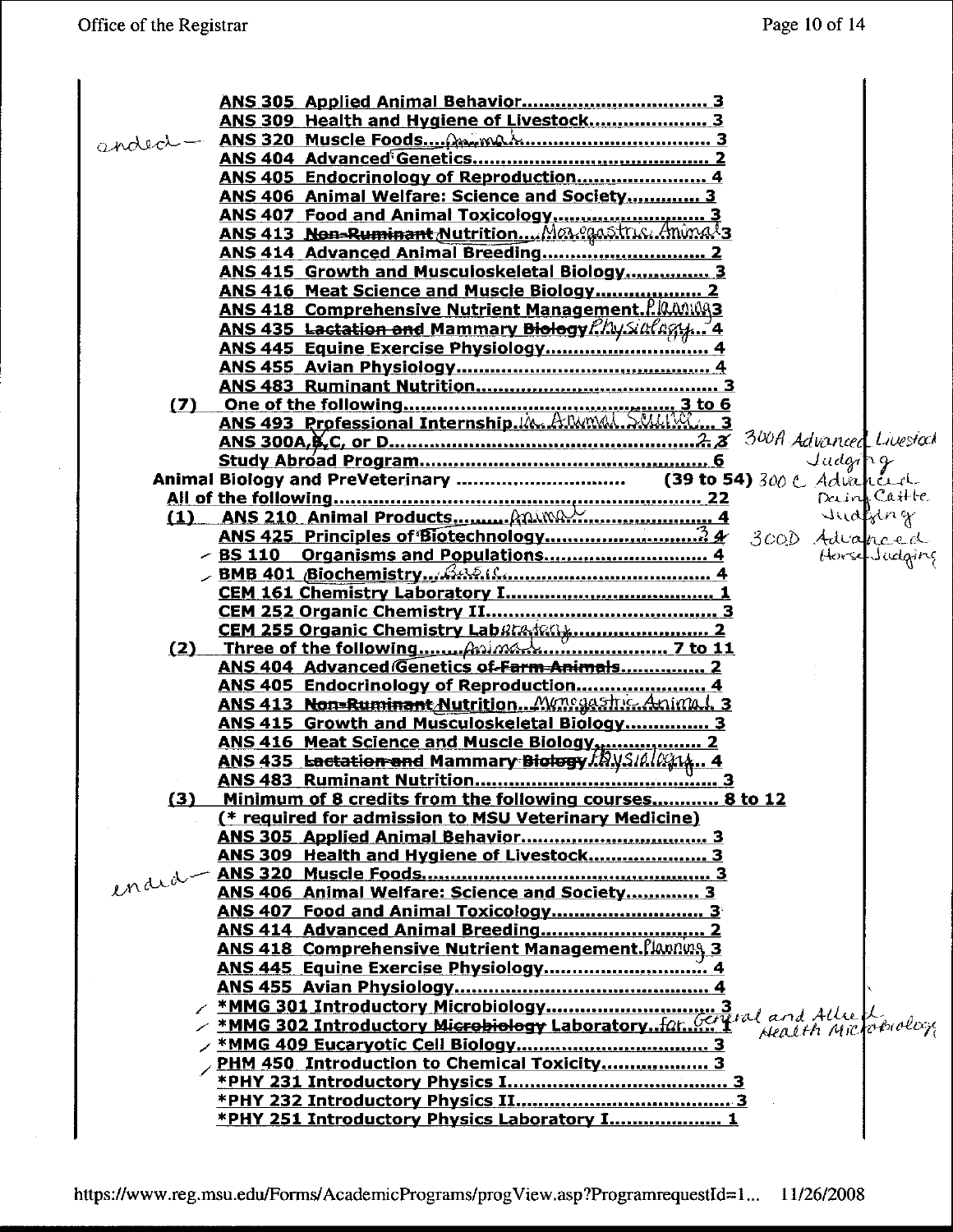|     | <b>*PHY 252 Introductory Physics Laboratory II 1</b>         |  |
|-----|--------------------------------------------------------------|--|
|     |                                                              |  |
|     |                                                              |  |
|     |                                                              |  |
|     |                                                              |  |
|     | ANS 493 Professional Internship in ANS Mima L. Suchets       |  |
|     |                                                              |  |
|     | (41 to 51)                                                   |  |
|     |                                                              |  |
|     | <b>ANS 282 Companion Animal Biology and Management 3</b>     |  |
|     | ANS 482 Advance Comparative Animal Management 3              |  |
|     |                                                              |  |
|     |                                                              |  |
|     | CEM 252 Organic Chemistry Lab $\mathcal{Q}K$ (William 2014)  |  |
|     |                                                              |  |
|     |                                                              |  |
|     | -BMB 200 Introduction to Biochemistry 4                      |  |
|     |                                                              |  |
|     |                                                              |  |
|     |                                                              |  |
|     | ANS 405 Endocrinology of Reproduction 4                      |  |
|     | ANS 413 Non-Ruminant Nutrition. Monegastric Animal. 3        |  |
|     | ANS 435 Lactation and Mammary Biology Physiology 4           |  |
|     |                                                              |  |
|     |                                                              |  |
|     | ANS 406 Animal Welfare: Science and Society 3                |  |
|     |                                                              |  |
|     | ANS 415 Growth and Musculoskeletal Biology 3                 |  |
|     | <b>ANS 418 Comprehensive Nutrient Management. Algoving 3</b> |  |
|     |                                                              |  |
|     |                                                              |  |
|     |                                                              |  |
|     |                                                              |  |
|     |                                                              |  |
|     |                                                              |  |
|     | ZOL 369 Introduction to Zoo and Aquarium Science 3           |  |
|     |                                                              |  |
|     |                                                              |  |
|     | ANS 493 Professional Internship in ANS Animal Sounds 3       |  |
|     |                                                              |  |
|     | (53 to 55)                                                   |  |
|     |                                                              |  |
| (1) |                                                              |  |
|     | BS 110                                                       |  |
|     |                                                              |  |
|     |                                                              |  |
|     |                                                              |  |
|     |                                                              |  |
|     |                                                              |  |
|     |                                                              |  |
|     |                                                              |  |
|     |                                                              |  |
|     |                                                              |  |
|     | PHY 251 Introductory Physics Laboratory I 1                  |  |
|     |                                                              |  |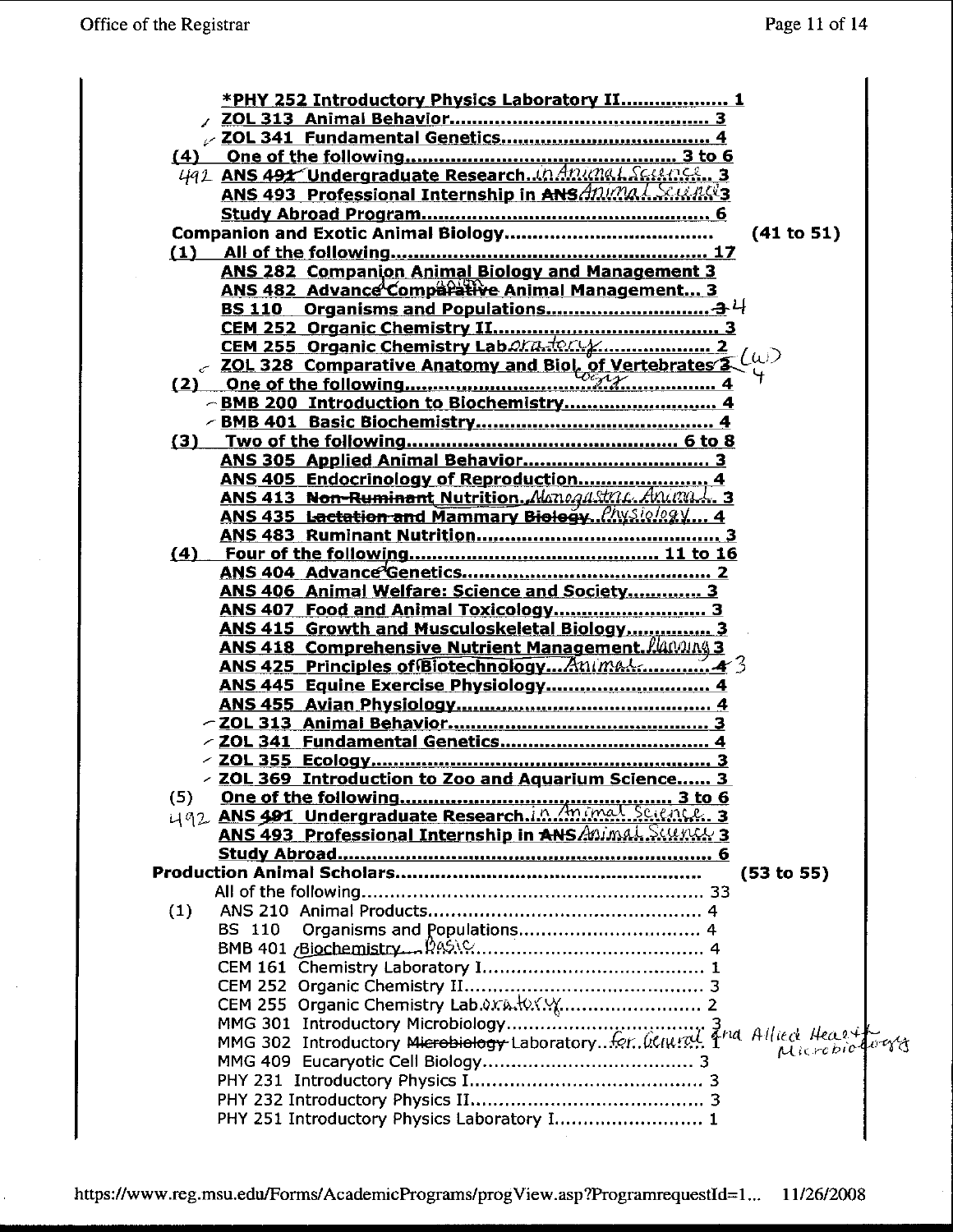| (2) | PHY 252 Introductory Physics Laboratory II 1<br>One of the following in addition to 3.d. above 3<br>ANS 252 Introduction to Management of Avian Species 3<br>ANS 262 Introductory Sheep Management 3 |
|-----|------------------------------------------------------------------------------------------------------------------------------------------------------------------------------------------------------|
|     | ANS 272 Introductory Swine Management 3                                                                                                                                                              |
| (3) |                                                                                                                                                                                                      |
|     | ABM 435 Financial Management in the Agri-Food System 3                                                                                                                                               |
|     | ABM 437 Agribusiness Strategic Management $(\mathcal{W})$ 3                                                                                                                                          |
|     | ANS 413 Non-Ruminant Nutrition., Monogastric. Animal 3                                                                                                                                               |
|     |                                                                                                                                                                                                      |
| (4) |                                                                                                                                                                                                      |
|     |                                                                                                                                                                                                      |
|     | ANS 405 Endocrinology of Reproduction 4                                                                                                                                                              |
|     | ANS 415 Growth and Musculoskeletal Biology 3                                                                                                                                                         |
|     | ANS 425 Principles of Biotechnology Anima A 3                                                                                                                                                        |
|     | ANS 435 Lactation and Mammary Biology. Physin Lagry 4                                                                                                                                                |
| (5) |                                                                                                                                                                                                      |
|     |                                                                                                                                                                                                      |
|     | ANS 432 Advanced Dairy Cattle Management 3                                                                                                                                                           |
|     |                                                                                                                                                                                                      |
| (6) |                                                                                                                                                                                                      |
|     |                                                                                                                                                                                                      |
|     |                                                                                                                                                                                                      |
|     |                                                                                                                                                                                                      |
|     |                                                                                                                                                                                                      |
|     | <b>ANS 418 Comprehensive Nutrient Management.</b> Planning 3                                                                                                                                         |
|     |                                                                                                                                                                                                      |
|     |                                                                                                                                                                                                      |
|     |                                                                                                                                                                                                      |
| (7) | ANS 390 ANS Field Study in Animal Production & Mgmt 2                                                                                                                                                |

# Michigan State University

## **Assessing Student Outcomes**

College:

**Agriculture and Natural Resources** 

Department: **Animal Science** 

Program or Major: **Animal Science** 

Program Level: BS

Contact Person: Dennis Banks

### **Inventory of Written Statements and Plans**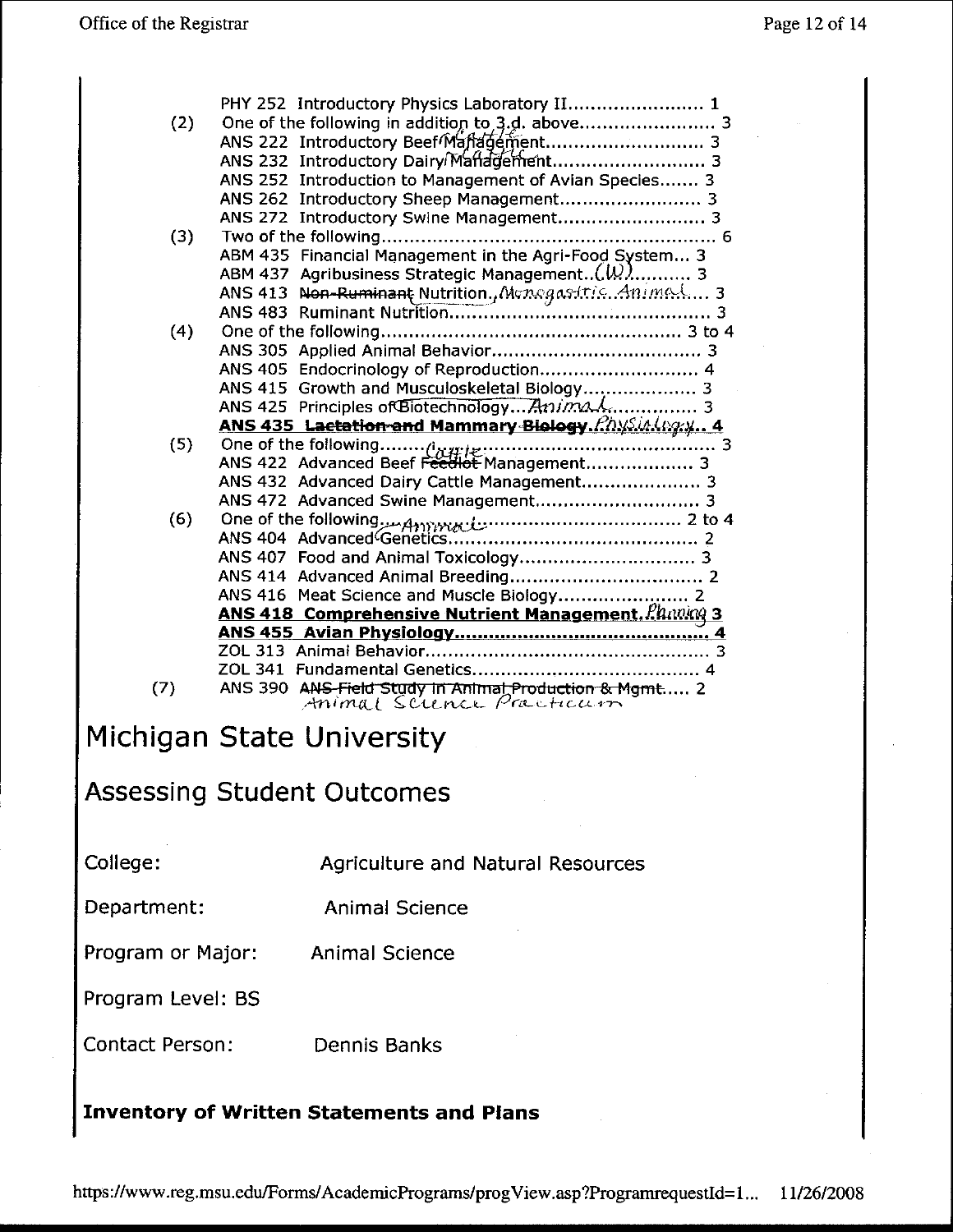1. Do you have a written mission statement or statement of purpose? x yes no

Mission: Advance agriculture using multidisciplinary approaches to generate, teach, disseminate and apply knowledge in animal biology and management.

Vision: Our scholarship encompasses innovative research, development of successful graduates, and engagement of stakeholders to integrate and apply relevant knowledge.

Values:

- We value the land-grant mission upon which Michigan State University was founded.
- We value environmental, economic and social sustainability of agricultural systems.
- We value innovative programs that integrate teaching, research and extension.
- We value equally the scholarly contributions of teaching, research and extension.
- $\cdot$  We value a balanced commitment to teaching, research and extension.
- We value communication and partnerships with our agricultural stakeholders and the broader community.
- We value external and internal peer review.
- We value accountability to our stakeholders. ¥.
- We value accessibility of agricultural animals for experiential learning and research.
- We value a collegial atmosphere that contributes to the personal wellbeing and professional development of faculty, staff and students.

Adopted December 19, 2002

2. Do you have a written statement of intended educational outcomes x yes no

describing what a student should know or be able to do when they

have completed this program?

3. Do you have a written method of assessment for measuring student x yes no

outcomes?

4. Does your program have a separate accreditation process? ves

https://www.reg.msu.edu/Forms/AcademicPrograms/progView.asp?ProgramrequestId=1... 11/26/2008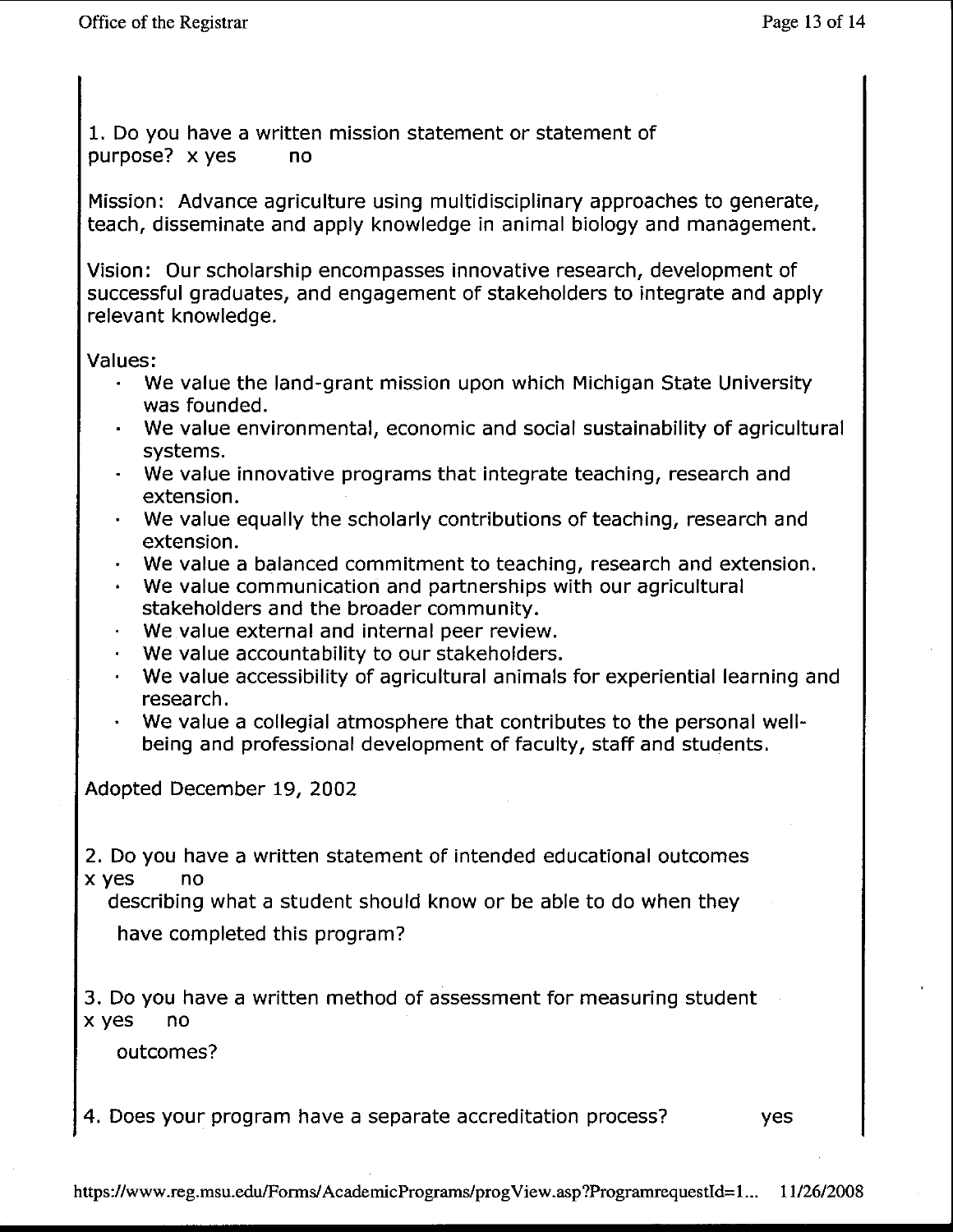x no

### **16. Type(s) of change(s):**

Creating new concentrations, modifying some concentrations, and deleting others.

- **17. Students who will be affected by the proposed changes:** Majors in Animal Science
- **18. Will the proposed change(s) have <sup>a</sup> negative impact on students? If so, which ones?:** No

**Describe impact and explain what accommodations will be made:**

### **19. Reason(s) for change(s):**

Current curriculum is outdated and no longer fills the needs of our current students.

### **DEPARTMENT LEVEL APPROVAL STATUS**

Approved by: Department of Animal Science 11/10/20089:08:22 PM by Eunice Foster for Karen 1. Plaut, Chairperson

### **SIGNOFFS STATUS**

Signed Off by: College of Veterinary Medicine 11/13/2008 8 :48: 58 AM by Lori Headley for David Sprecher, Acting Associate Dean

### **COLLEGE LEVEL APPROVAL STATUS**

Approved by: College of Agriculture and Natural Resources 11/24/20085:54:45 PM by Eunice Foster for Eunice F. Foster, Associate Dean

Return to Menu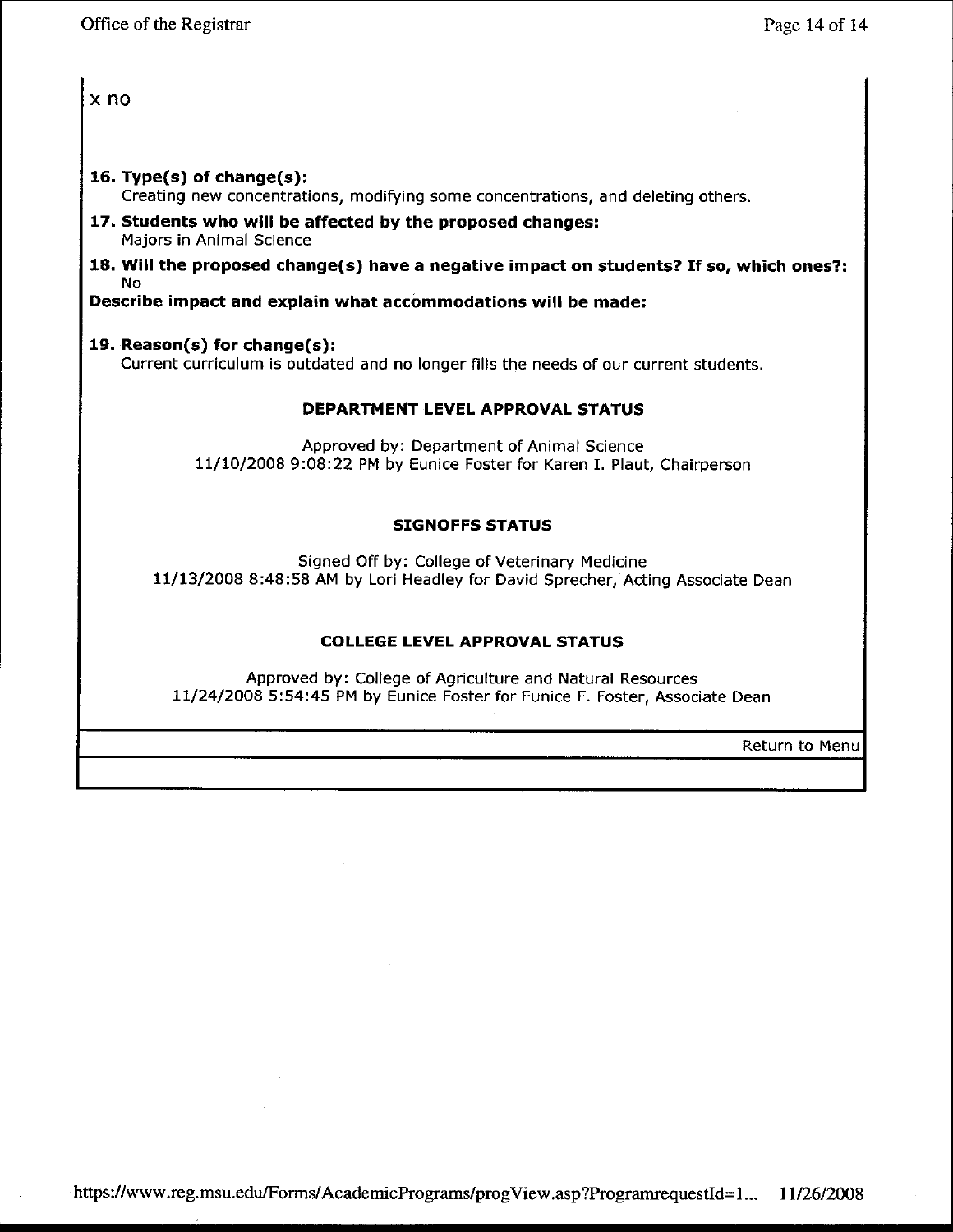## DEPARTMENT of ANIMAL SCIENCE

Karen I. Plaut, Chairperson

#### UNDERGRADUATE PROGRAM

The undergraduate program in animal science, which leads to the Bachelor of Science degree, is designed to prepare students for a variety of careers by establishing a strong basic science foundation combined with practical experience with agricultural animals<br>at the multiple farm facilities located near campus. <del>Craduates for the state of the state of</del> at the multiple farm facilities located near campus. <del>Craduates \*</del><br>may be employed in marketing, agribusiness, finance, manufacturing, public relations, as extension specialists, as pharmaceutieal salespersons, or as advisers on farm management. Graduates often attend veterinary or graduate school.

Scientific principles of bioiogy and animal science are important components of the program and are combined with opportunities to apply fundamental principles learned in class to farm management. The animai science major also provides students with flexibility. Academic advisers guide students in the development of a planned program of study that is consistent with their interests and goals.

All students in animal science must complete a set of required core courses including breeding and genetics, nutrition, physiology, and management. These principles are taught using horses, dairy cattle, beef cattle, swine, poultry, sheep and companion ani mals. <del>Students may choose to complete the agribusiness man  $\frac{k}{2}$ <br>agement, preveterinary, production modicine, or-science<br>concentration.</del>

The agribusiness management concentration is designed to  $4$ prepare students for careers in managing livestock operations. Marketing, sales, and production of livestock and livestock prod-"ets e[fer """'••S"" .",~lsy",eRts~~.rt"Aitie•. The J3ro';eteriRary SQROQRtr:atien lS'Q9sigA9Q fer St~El8R16 Wfle <sup>J</sup>

are interested in careers in veterinary medicine. The requirements for admission to the College of Veterinary Medicine are in-<br>cluded in the requirements for this concentration.

The production medicine scholars concentration is designed to prepare students for a career in herd-based-agricultural veterinary practice. Students interested in the professional program in the College of Veterinary Medicine may apply through a special admissions process. Acceptance in the production medicine scholars concentration does not assure acceptance into the Cellege of Veterinary Medicine. See the College of Veterinary Medicine section of this catalog for further information about the admissiens pathway fer preductien medicine schelare.

The science concentration is designed to prepare students for graduate study and sareere in research and animal product de-<br>-velopment. This concentration includes additional science<br>-courses

Students who are enroiled in the Bachelor of Science degree program with a major in animal science may elect a Specialization in Agricultural and Natural Resources Biotechnology. For additional information, refer to the Specialization in Agricultural and Natural Resources Biotechnology statement.

#### Requirements for the Bachelor of Science Degree in Animal Science

1. The University requirements for bachelor's degrees as described in the Undergraduate Education section of this catalog; 120 credits, including general elective credits, are required for the Bachelor of Science degree in Animal Science.

The University's Tier II writing requirement for the Animal Science major is met by completing all of the following courses: Animal Science 313, 314, 315. Those courses are referenced in item 3. a. below.

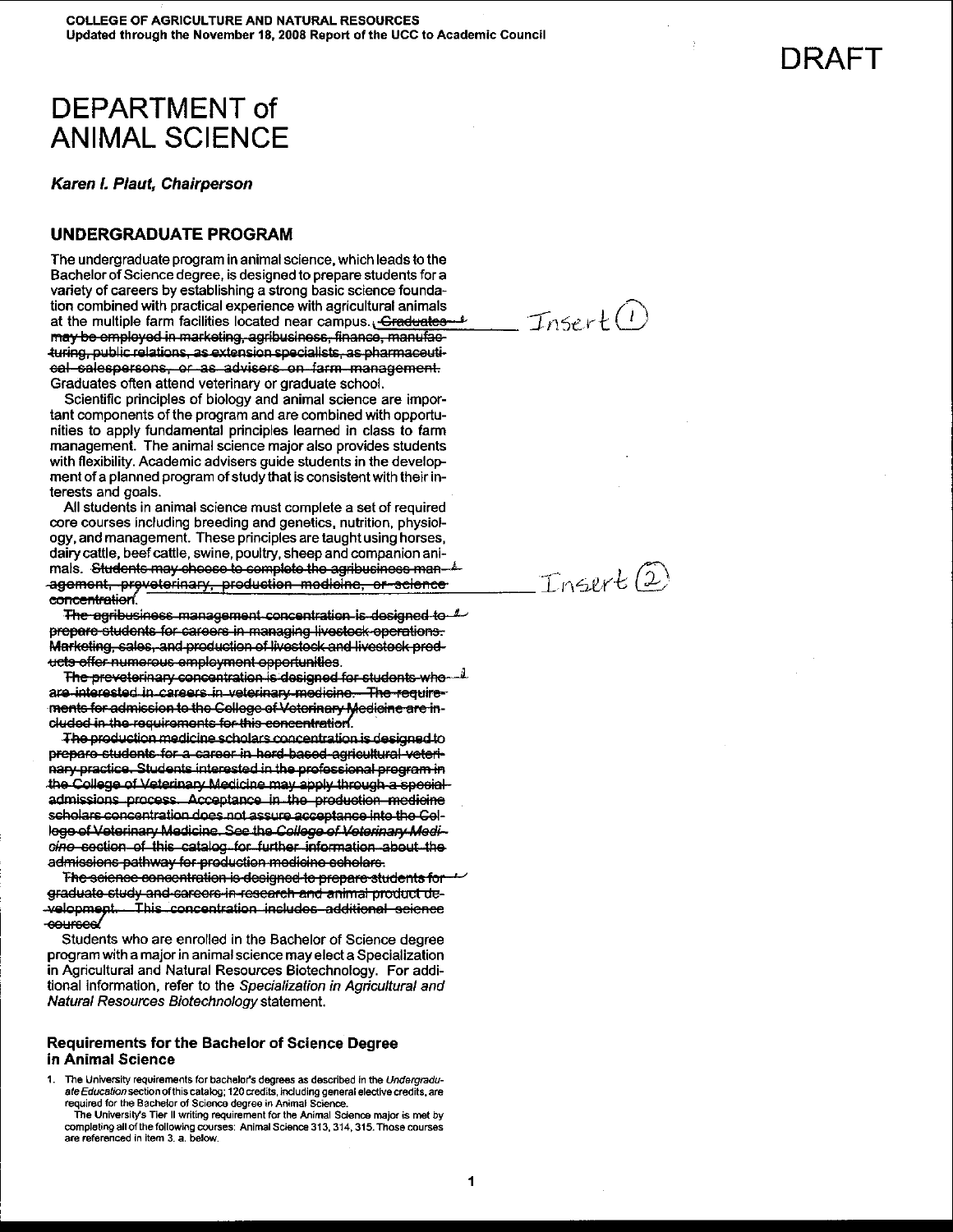#### **COLLEGE OF AGRICULTURE AND NATURAL RESOURCES** Updated through the November 18, 2008 Report of the UCC to Academic Council

DRAFT

Students who are enrolled in the Animal Science major leading to the Bachelor of Science degree in the Department of Animal Science may complete an alternative track to Integrative Studies in Biological and Physical Sciences that consists of the following courses: Biological Science 111 and 111L, Chemistry 141, and Chemistry 143 or 251. The completion of Biological Science 111L satisfies the laboratory requirement. Biological Science 111 and 111L. Chemistry 141, and Chemistry 143 or 251 may be counted toward both the alternative track and the requirements for the major referenced in item 3. below.

The completion of the College of Agriculture and Natural Resources mathematics re-

quirement may also satisfy the University mathematics requirement.<br>The requirements of the College of Agriculture and Natural Resources for the Bachelor of Science degree.

Certain courses referenced in requirement 3. below may be counted toward College equirements as appropriate.

 $3.$ The following requirements for the major:

-ANS 101 Professional Development in  $k^{n_1 n_2 n_3}$  (tierce) CREDITS  $-29$ All of the following courses:  $-30$ a. 110 Introductory Animal Agriculture<br>210 Animal Productor<br>313 Principles of Animal Feeding and Nutrition **ANS AMS** 314 Genetic Improvement of Domestic Animals<br>315 Anatomy and Physiology of Farm Animals<br>315 Anatomy and Physiology of Farm Animals<br>311 ISsues in Animal Agriculture<br>311 Cells and Molecules **ANS ANS** ANS BS  $Inset(3)$  $\overline{3}$  or  $\overline{4}$ 143 Survey of Organic Chemistry<br>251 Organic Chemistry 1 **CEM** CEM <del>A student who selects the Preveterina</del> ry sensentration is requir plete Chemistry 25<del>1 to satisfy requirement 3. b *\**</del> **Twe-of the following species management courses......** 3 222 Introductory Beef Cattle Management. . . . . . . . . . 3<br>232 Introductory Dairy Cattle Management . . . . . . . . 3 **ANS** Dne ANS ANS 242 252 ANS 262 ANS ANS 282 Introductory Companion Animal  $241037$ 23 to  $55$   $Ks\vee t$ <sup>(4)</sup> **Agribusiness Management (24 credits):** 3 Management The requirements for the Specialization in Agribusiness Management as specified in the Specialization in Agribusiness Management statement in the Department of Agricultural, Food, and Resource Economics statement (18 credits) The following course (3 credits):  $(2)$ 201 Introduction to Microeconomics. . . . . . . . . . . 3 One of the following courses (3 credits):<br>ANS 422 Advanced Beef Cattle Feedlot Management. . 3<br>ANS 432 Advanced Dairy Cattle Management. . . . . . . . 3  $(3)$ 442 Advanced Horse Management . . . . . . . . . . . . . 3<br>172 Advanced Swine Management . . . . . . . . . . . . 3 ANS **ANS** Preveterinary (33 credits):<br>(1) All of the jollowing courses (27 credits): Plasic Biochemistry<br>
Organisms and Populations<br>
Chemistry Laboratory I<br>
Chemistry Laboratory I **BMB 40**  $110<sup>1</sup>$ **BS** CEM 161  $(2)$ **ANS** 472 **ANS**  $-483$ Production Medicine Scholars (29 to 33 credits): (1) Both of the following courses (9 credits): ANS 490 Independent Study ... CSE 101 Computing Concepts and Competencies .... 3<br>Two of the following courses (6 credits):  $(2)$ ANS 272 Introductory Swine Management ...<br>Courses used to fulfill this requirement may also be used to fulfill requirement 3.c.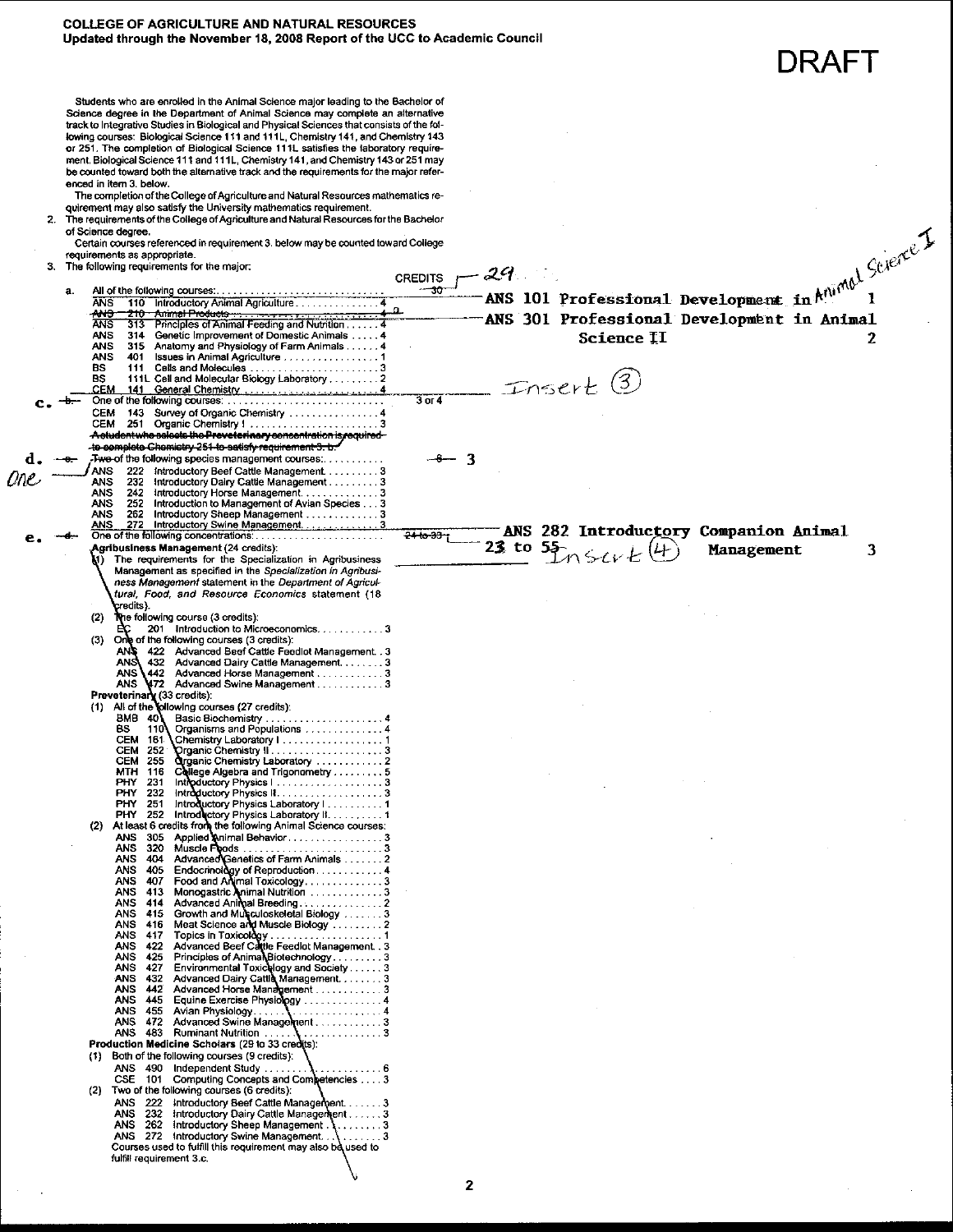**DRAFT** 

| (3)               |                       |      | Two of the following courses (6 or 7 credits):                                                             |
|-------------------|-----------------------|------|------------------------------------------------------------------------------------------------------------|
|                   | ABM                   | 435  | Financial Management in the Agri-Food                                                                      |
|                   |                       |      |                                                                                                            |
|                   | ABM                   | 437  | System<br>Agribusiness Strategic Management (W)  3                                                         |
|                   | ANS                   | 413  | Monogastric Animal Nutrition  4                                                                            |
|                   | ANS                   | 483  | Ruminant Nutrition 3                                                                                       |
| (4)               |                       |      | One of the following courses (3 or 4 credits):                                                             |
|                   | ANS                   | 305  | Applied Animal Behavior3                                                                                   |
|                   | ANS                   | 415  | Growth and Musculoskeletal Biology 3                                                                       |
|                   | ANG                   | 405  | Endocrinology of Reproduction4                                                                             |
|                   | ANS                   | 425  | Principles of Animal Biotechnology3                                                                        |
|                   |                       |      | One of the following courses (3 credits):                                                                  |
| (5)               |                       |      |                                                                                                            |
|                   | ANS                   | 422  | Advanced Beef Cattle Feedlot Management3                                                                   |
|                   | ANS                   | 432  | Advanced Dairy Cattle Management3                                                                          |
|                   | ANS                   | 472  | Advanced Swine Management3                                                                                 |
| (6)               |                       |      | One of the following courses (2 to 4 credits):                                                             |
|                   | ANS                   | 40)  | Advanced Genetics of Farm Animals 2                                                                        |
|                   | ANS                   | 407\ | Food and Animal Toxicology3                                                                                |
|                   | <b>ANS</b>            | 414  | Advanced Animal Breeding. 2                                                                                |
|                   | ANS                   | 416  | Meat Science and Muscle Biology 2                                                                          |
|                   | ANS                   | 464. | Statistics for Biologists 3                                                                                |
|                   | STT                   | 201  |                                                                                                            |
|                   | ZOL                   | 313  |                                                                                                            |
|                   | ZOL                   | 341  | Fundamental Genetics 4                                                                                     |
|                   | Science (24 credits): |      |                                                                                                            |
| (1)               |                       |      | The following course (4 credits):                                                                          |
|                   | sπ                    | 201  | Statistical Methods  4                                                                                     |
| $\left( 2\right)$ |                       |      | One of the following courses (4 credits):                                                                  |
|                   | BMB                   | 200  | Introduction to Biochemistry  4                                                                            |
|                   | <b>BMB</b>            | 401  | Basic Biochemistry 4                                                                                       |
| (3)               |                       |      |                                                                                                            |
|                   |                       |      | At least 16 credits from the following courses, including at<br>least 6 credits in Animal Science courses: |
|                   | ANS                   | 305  | Applied Animal Behavior3                                                                                   |
|                   | ANS                   | 320  |                                                                                                            |
|                   | ANS                   | 404  | Advanced Genetics of Farm Animals 2                                                                        |
|                   | ANS                   | 405  |                                                                                                            |
|                   | ANS                   | 407  | Food and Animal Toxicology 3                                                                               |
|                   | ANS                   | 413  | Monogastric Animal Nutrition 3                                                                             |
|                   | ANS                   | 414  | Advanced Animal Breeding. 2                                                                                |
|                   | ANS                   | 415  | Growth and Musculoskeletal Biology 3                                                                       |
|                   | ANS                   | 416  | Meat Science and Muscle Biology  2                                                                         |
|                   | ANS                   | 417  |                                                                                                            |
|                   | ANS                   | 425  | Topics in Toxicology<br>Principles of Animal Biotechnology. 3                                              |
|                   | ANS                   | 427  | Environmental Toxicology and Society3                                                                      |
|                   | ANS                   | 445  | Equine Exercise Physiology  4                                                                              |
|                   | ANS                   | 455  |                                                                                                            |
|                   | ANS                   | 483  |                                                                                                            |
|                   | вs                    | 110  | Organisms and Populations 4                                                                                |
|                   | CEM                   | 161  |                                                                                                            |
|                   | CEM                   | 252  |                                                                                                            |
|                   | CSE                   | 101  |                                                                                                            |
|                   | CSE                   | 131  | Technical Computing and Problem Solving 3                                                                  |
|                   | MMG                   | 201  | Fundamentals of Microbiology 3                                                                             |
|                   | PHY                   | 231  |                                                                                                            |
|                   | PSL                   | 250  |                                                                                                            |
|                   | sπ                    | 464  |                                                                                                            |
|                   | ZOL                   | 313  |                                                                                                            |
|                   | ורז                   | 341  | Fundamental Genetics<br>4                                                                                  |
|                   |                       |      |                                                                                                            |

20L 341 Fundamental Genetics<br>
Students who pass a waiver examination for Computer Science<br>
and Engineering 101 may *not* use Computer Science and Engi-<br>
neering 101 to satisfy the requirements for the Science concentration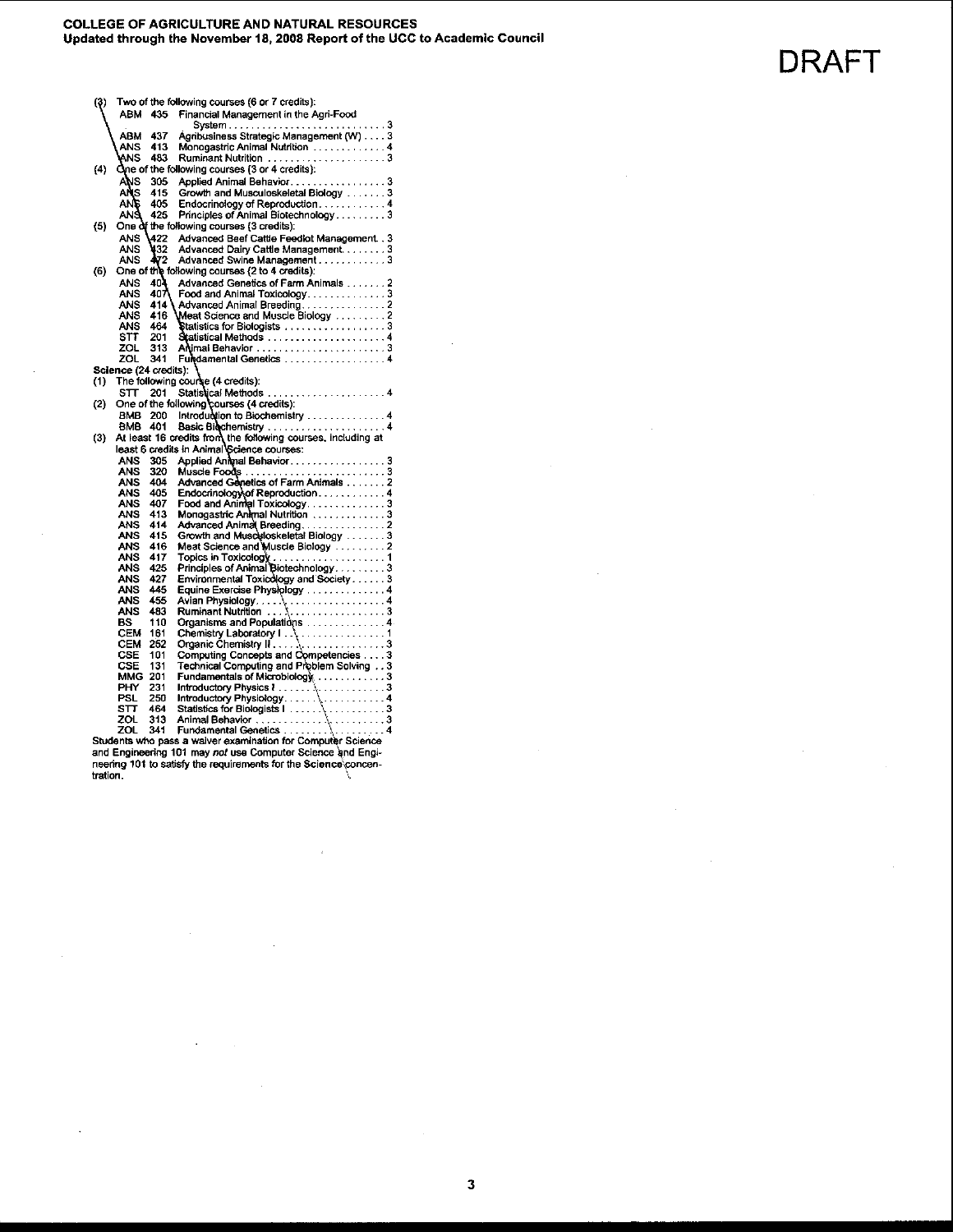Graduates may be employed in farm ownership, management, marketing, agribusiness, finance, manufacturing, public relations, extension, or consulting.

Students must choose from one of the following concentrations: animal industry, companion and exotic animal biology, animal biology/preveterinary, or production animal scholars.

The animal industry concentration is designed to prepare students for careers in managing animal operations. Marketing, sales, and production of animals and animal products offer numerous employment opportunities.

The companion and exotic animal biology concentration prepares students for careers in the areas of small animal nutrition, pet food sales, and captive and small animal management. Students may also use their elective credits to complete the preveterinary requirements and apply to the College of Veterinary Medicine.

The animal biology/preveterinary concentration is designed for students who are interested in an advanced degree in animal science or a career in veterinary medicine. The requirements for admission to the College of Veterinary Medicine are included in the requirements for this concentration.

The production animal scholars concentration is a cooperative effort between the Department of Animal Science and the College of Veterinary Medicine. The concentration is for students committed to a career in food animal management and medicine and provides an admissions pathway to Production Medicine Scholars in the College of Veterinary Medicine. Students must (1) declare the concentration when they reach junior standing; (2) submit a formal application for the production animal scholars concentration; (3) have a minimum cumulative grade-point average of 3.00 for admission to the concentration; and (4) demonstrate a commitment to livestock agriculture, excluding horses, through youth activities, family experiences, employment, internships, extracurricular activities, and other participation in the livestock industry.

After completion of the production animal scholars concentration, students will earn a Bachelor of Science degree in Animal Science. Students may then enter veterinary college or pursue a career in farm-based, agricultural veterinary practice. Students completing this concentration must complete the Bachelor of Science degree in Animal Science prior to matriculation into the College of Veterinary Medicine. Students interested in pursuing the admissions pathway to Production Medicine Scholars in the College of Veterinary Medicine should see the College of Veterinary Medicine section of this catalog for further information.



Insert*(i)*

 $Insert/2$ 

b. One of the following courses: STT 200 Statistical Methods STT 201 Statistical Methods

- STT 421 Statistics I
- STT 464 Statistics for Biologists

30r4

- 3 4 3
- 3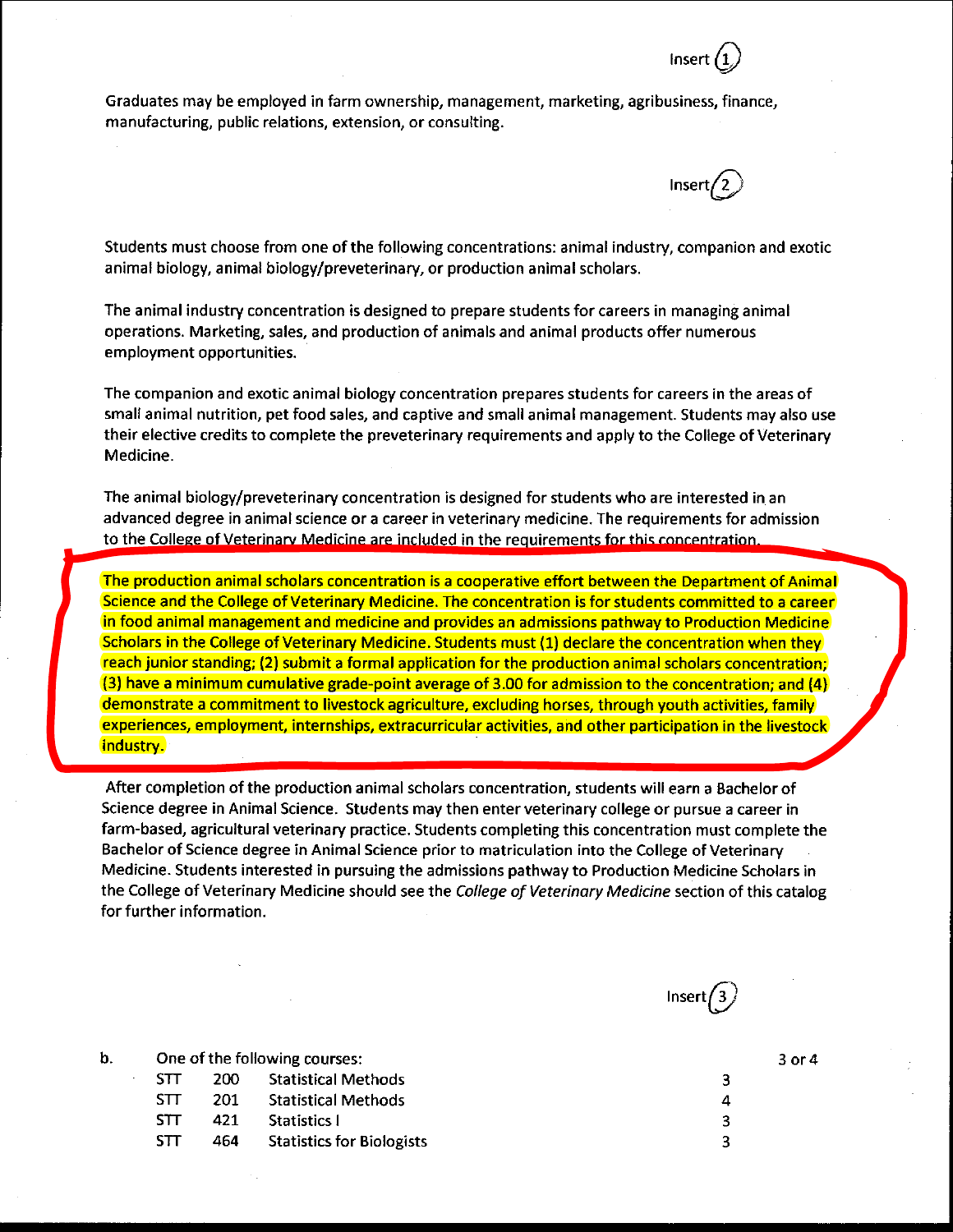Animal Industry (23 to 34 credits) 1. The following course (4 credits): ANS 210 Animal Products 4 2. One of the following courses (2 or 3 credits): CSE 101 Computing Concepts and Competencies 3 CSS 110 Computer Applications in Agronomy 2 3. One of the following courses (3 credits): ABM 100 Decision-making in the Agri-Food System 3 ABM 130 Farm Management I 3 4. One of the following courses (3 credits): ANS 222 Introductory Beef Cattle Management 3 ANS 232 Introductory Dairy Cattle Management 3 ANS 242 Introductory Horse Management 3 ANS 252 Introduction to Management of Avian Species 3 ANS 262 Introductory Sheep Management 3 ANS 272 Introductory Swine Management 3 ANS 282 Companion Animal Biology and Management 3 The course used to fulfill this requirement may not be used to fulfill requirement 3. d. above. 5. One of the following courses (3 credits): ANS 422 Advanced Beef Cattle Management 3 ANS 432 Advanced Dairy Cattle Management 3 ANS 442 Advanced Horse Management 3 ANS 472 Advanced Swine Management 3 ANS 482 Advanced Companion Animal Management 3 6. Three of the following courses (6 to 12 credits): ANS 305 Applied Animal Behavior 3 ANS 309 Health and Hygiene of Livestock 3 ANS 404 Advanced Animal Genetics 2 ANS 405 Endocrinology of Reproduction 4 and 4 and 4 and 4 and 4 and 4 and 4 and 4 and 4 and 4 and 4 and 4 and 4  $\,$ ANS 406 Animal Welfare: Science and Society 3 ANS 407 Food and Animal Toxicology 3 ANS 413 Monogastric Animal Nutrition 3 ANS 414 Advanced Animal Breeding 2 ANS 415 Growth and Musculoskeletal Biology 33 ANS 416 Meat Science and Muscle Biology 2 ANS 418 Comprehensive Nutrient Management Planning 3 ANS 435 Mammary Physiology 44 Manuscript 1 Manuscript 1 Manuscript 1 Manuscript 1 Manuscript 1 Manuscript 1 Ma ANS 445 Equine Exercise Physiology 445 ANS 455 Avian Physiology 4 ANS 483 Ruminant Nutrition 3 7. One of the following courses (2 to 6 credits): ANS 493 Professional Internship in Animal Science 3 ANS 300A Advanced Livestock Judging 2 ANS 300C Advanced Dairy Cattle Judging 2 ANS 300D Advanced Horse Judging 2 Six credits in an approved Study Abroad program can be used to fulfill this

requirement.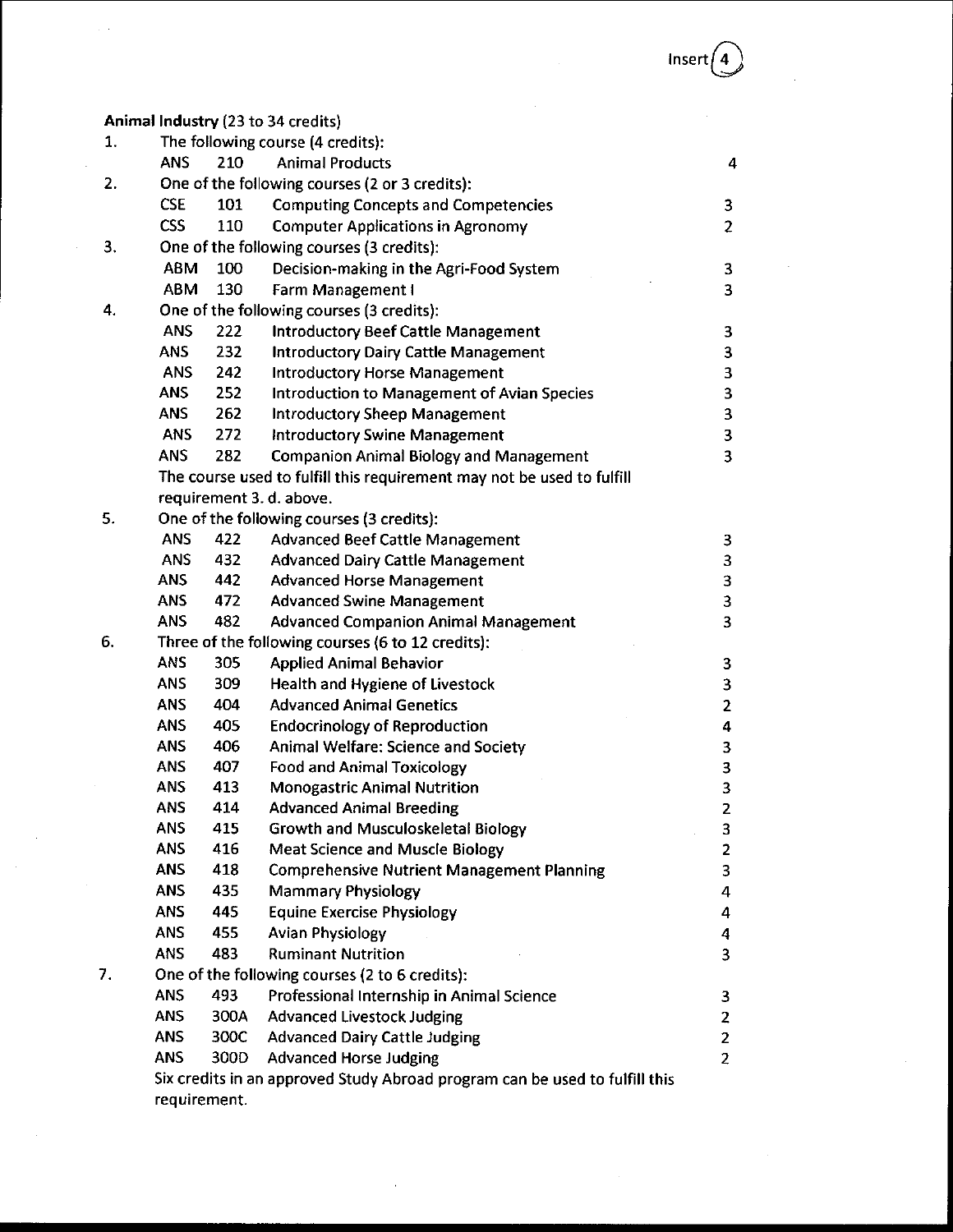| 1. |                          |            | Animal Biology and Preveterinary (39 to 50 credits)<br>All of the following courses (22 credits):           |                              |
|----|--------------------------|------------|-------------------------------------------------------------------------------------------------------------|------------------------------|
|    | <b>ANS</b>               | 210        | <b>Animal Products</b>                                                                                      | 4                            |
|    | <b>ANS</b>               | 425        | <b>Principles of Animal Biotechnology</b>                                                                   | 3                            |
|    | <b>BMB</b>               | 401        | <b>Basic Biochemistry</b>                                                                                   | 4                            |
|    | <b>BS</b>                | 110        | <b>Organisms and Populations</b>                                                                            | 4                            |
|    | <b>CEM</b>               | 161        | <b>Chemistry Laboratory I</b>                                                                               | $\mathbf{1}$                 |
|    | <b>CEM</b>               | 252        | <b>Organic Chemistry II</b>                                                                                 | 3                            |
|    | <b>CEM</b>               | 255        | <b>Organic Chemistry Laboratory</b>                                                                         | $\overline{\mathbf{c}}$      |
| 2. |                          |            | Three of the following courses (7 to 11 credits):                                                           |                              |
|    | <b>ANS</b>               | 404        | <b>Advanced Animal Genetics</b>                                                                             | $\overline{\mathbf{z}}$      |
|    | ANS                      | 405        | <b>Endocrinology of Reproduction</b>                                                                        | 4                            |
|    | <b>ANS</b>               | 413        | <b>Monogastric Animal Nutrition</b>                                                                         | 3                            |
|    | <b>ANS</b>               | 415        | Growth and Musculoskeletal Biology                                                                          | 3                            |
|    | <b>ANS</b>               | 416        | Meat Science and Muscle Biology                                                                             | $\overline{2}$               |
|    | <b>ANS</b>               | 435        | <b>Mammary Physiology</b>                                                                                   | 4                            |
|    | <b>ANS</b>               | 483        | <b>Ruminant Nutrition</b>                                                                                   | 3                            |
| 3. |                          |            | A minimum of 8 credits from the following courses (8 to 12 credits):                                        |                              |
|    | <b>ANS</b>               | 305        | <b>Applied Animal Behavior</b>                                                                              | 3                            |
|    | <b>ANS</b>               | 309        | <b>Health and Hygiene of Livestock</b>                                                                      | 3                            |
|    | ANS                      | 406        | Animal Welfare: Science and Society                                                                         | 3                            |
|    | <b>ANS</b>               | 407        | <b>Food and Animal Toxicology</b>                                                                           | 3                            |
|    | <b>ANS</b>               | 414        | <b>Advanced Animal Breeding</b>                                                                             |                              |
|    | <b>ANS</b>               | 418        | <b>Comprehensive Nutrient Management Planning</b>                                                           | $\overline{\mathbf{c}}$<br>3 |
|    | <b>ANS</b>               | 445        | <b>Equine Exercise Physiology</b>                                                                           | 4                            |
|    | <b>ANS</b>               | 455        | <b>Avian Physiology</b>                                                                                     | 4                            |
|    | <b>MMG</b>               | 301        | <b>Introductory Microbiology</b>                                                                            |                              |
|    | <b>MMG</b>               | 302        | Introductory Laboratory for General and Allied                                                              | 3                            |
|    |                          |            |                                                                                                             |                              |
|    | <b>MMG</b>               | 409        | <b>Health Microbiology</b>                                                                                  | 1                            |
|    | PHM                      | 450        | <b>Eucaryotic Cell Biology</b>                                                                              | 3                            |
|    | <b>PHY</b>               | 231        | Introduction to Chemical Toxicity                                                                           | 3                            |
|    | <b>PHY</b>               | 232        | <b>Introductory Physics I</b><br><b>Introductory Physics II</b>                                             | 3                            |
|    | PHY                      | 251        |                                                                                                             | 3                            |
|    | <b>PHY</b>               | 252        | Introductory Physics Laboratory I<br><b>Introductory Physics Laboratory II</b>                              | 1                            |
|    | ZOL                      | 313        | <b>Animal Behavior</b>                                                                                      | $\mathbf{1}$<br>3            |
|    | ZOL                      | 341        | <b>Fundamental Genetics</b>                                                                                 |                              |
| 4. |                          |            | One of the following courses (3 to 6 credits):                                                              | 4                            |
|    | <b>ANS</b>               | 492        |                                                                                                             |                              |
|    | <b>ANS</b>               | 493        | Undergraduate Research in Animal Science<br>Professional Internship in Animal Science                       | 3                            |
|    |                          |            |                                                                                                             | 3                            |
|    | requirement.             |            | Six credits in an approved Study Abroad program can be used to fulfill this                                 |                              |
|    |                          |            |                                                                                                             |                              |
| 1. |                          |            | <b>Companion and Exotic Animal Biology (43 to 52 credits)</b><br>All of the following courses (19 credits): |                              |
|    |                          |            |                                                                                                             |                              |
|    | <b>ANS</b><br><b>ANS</b> | 282<br>482 | <b>Companion Animal Biology and Management</b>                                                              | 3                            |
|    |                          |            | <b>Advanced Companion Animal Management</b>                                                                 | 3                            |
|    | <b>BS</b>                | 110        | <b>Organisms and Populations</b>                                                                            | 4                            |
|    | <b>CEM</b>               | 252        | <b>Organic Chemistry II</b>                                                                                 | 3                            |
|    | <b>CEM</b>               | 255        | <b>Organic Chemistry Laboratory</b>                                                                         | $\mathbf{2}$                 |
|    | ZOL                      | 328        | Comparative Anatomy and Biology of Vertebrates (W)                                                          | 4                            |
| 2. |                          |            | One of the following courses (4 credits):                                                                   |                              |
|    | <b>BMB</b>               | 200        | Introduction to Biochemistry                                                                                | 4                            |
|    | <b>BMB</b>               | 401        | <b>Basic Biochemistry</b>                                                                                   | 4                            |

 $\hat{\mathcal{A}}$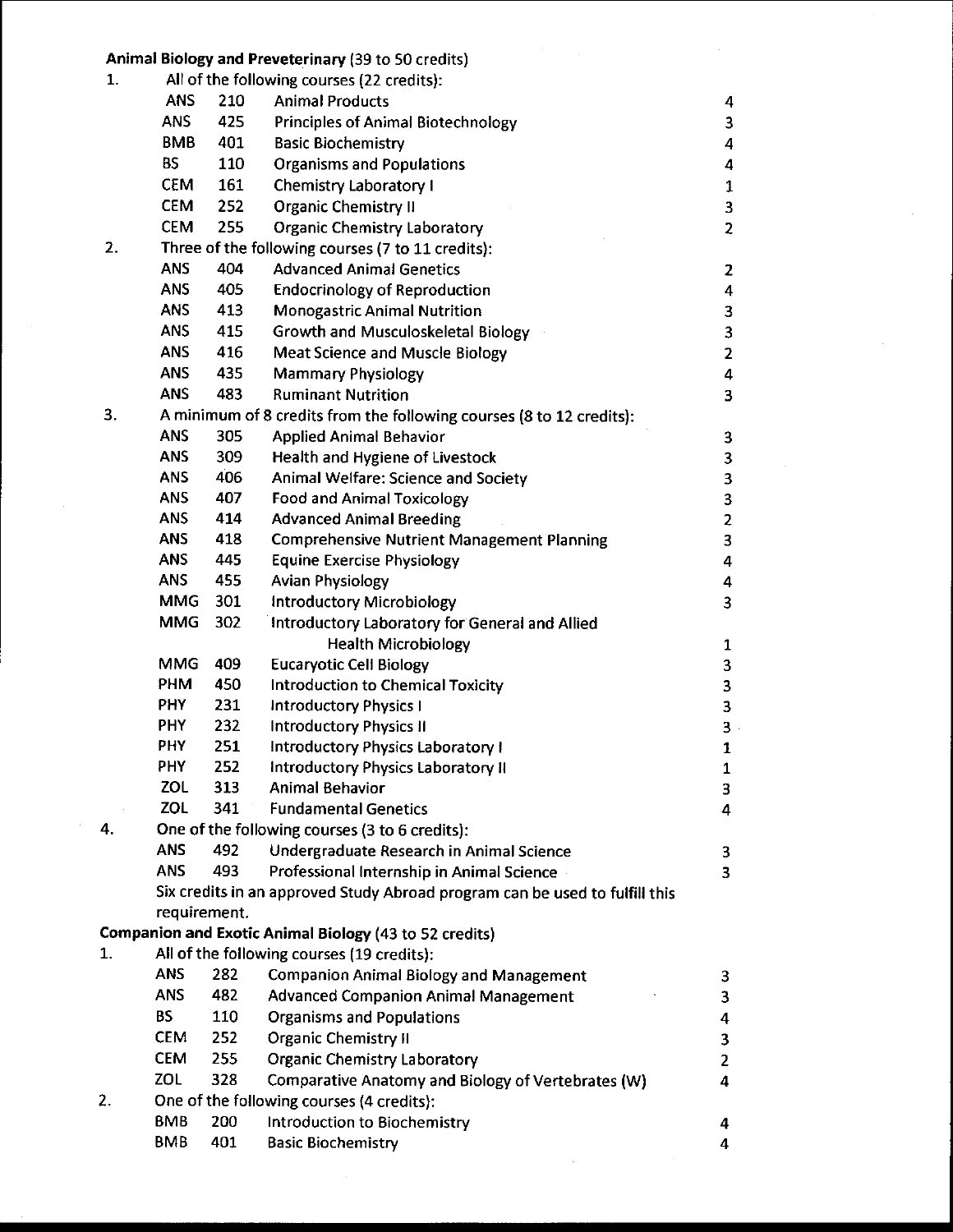| 3.             | Two of the following courses (6 to 8 credits): |     |                                                                             |                         |  |  |
|----------------|------------------------------------------------|-----|-----------------------------------------------------------------------------|-------------------------|--|--|
|                | <b>ANS</b>                                     | 305 | <b>Applied Animal Behavior</b>                                              | 3                       |  |  |
|                | <b>ANS</b>                                     | 405 | <b>Endocrinology of Reproduction</b>                                        | 4                       |  |  |
|                | <b>ANS</b>                                     | 413 | <b>Monogastric Animal Nutrition</b>                                         | 3                       |  |  |
|                | <b>ANS</b>                                     | 435 | <b>Mammary Physiology</b>                                                   | 4                       |  |  |
|                | <b>ANS</b>                                     | 483 | <b>Ruminant Nutrition</b>                                                   | 3                       |  |  |
| 4.             |                                                |     | Four of the following courses (11 to 15 credits):                           |                         |  |  |
|                | <b>ANS</b>                                     | 404 | <b>Advanced Genetics</b>                                                    | $\overline{2}$          |  |  |
|                | <b>ANS</b>                                     | 406 | Animal Welfare: Science and Society                                         | 3                       |  |  |
|                | <b>ANS</b>                                     | 407 | <b>Food and Animal Toxicology</b>                                           | 3                       |  |  |
|                | <b>ANS</b>                                     | 415 | <b>Growth and Musculoskeletal Biology</b>                                   | 3                       |  |  |
|                | <b>ANS</b>                                     | 418 | <b>Comprehensive Nutrient Management Planning</b>                           | 3                       |  |  |
|                | ANS                                            | 425 | <b>Principles of Animal Biotechnology</b>                                   | $\overline{\mathbf{3}}$ |  |  |
|                | <b>ANS</b>                                     | 445 | <b>Equine Exercise Physiology</b>                                           | 4                       |  |  |
|                | <b>ANS</b>                                     | 455 | <b>Avian Physiology</b>                                                     | 4                       |  |  |
|                | ZOL                                            | 313 | <b>Animal Behavior</b>                                                      | 3                       |  |  |
|                | ZOL                                            | 341 | <b>Fundamental Genetics</b>                                                 | 4                       |  |  |
|                | ZOL                                            | 355 | Ecology                                                                     | 3                       |  |  |
|                | ZOL                                            | 369 | Introduction to Zoo and Aquarium Science                                    | 3                       |  |  |
| 5.             |                                                |     | One of the following courses (3 to 6 credits):                              |                         |  |  |
|                | <b>ANS</b>                                     | 492 | Undergraduate Research in Animal Science                                    | 3                       |  |  |
|                | <b>ANS</b>                                     | 493 | Professional Internship in Animal Science                                   | 3                       |  |  |
|                |                                                |     | Six credits in an approved Study Abroad program can be used to fulfill this |                         |  |  |
|                | requirement.                                   |     |                                                                             |                         |  |  |
|                |                                                |     | <b>Production Animal Scholars (52 to 55 credits):</b>                       |                         |  |  |
| $\mathbf{1}$ . |                                                |     | All of the following courses (33 credits):                                  |                         |  |  |
|                | <b>ANS</b>                                     | 210 | <b>Animal Products</b>                                                      | 4                       |  |  |
|                | <b>BMB</b>                                     | 401 | <b>Basic Biochemistry</b>                                                   | 4                       |  |  |
|                | <b>BS</b>                                      | 110 | <b>Organisms and Populations</b>                                            | 4                       |  |  |
|                | <b>CEM</b>                                     | 161 | <b>Chemistry Laboratory I</b>                                               | $\mathbf{1}$            |  |  |
|                | <b>CEM</b>                                     | 252 | <b>Organic Chemistry II</b>                                                 | 3                       |  |  |
|                | <b>CEM</b>                                     | 255 | <b>Organic Chemistry Laboratory</b>                                         | $\overline{\mathbf{2}}$ |  |  |
|                | <b>MMG</b>                                     | 301 | <b>Introductory Microbiology</b>                                            | 3                       |  |  |
|                | <b>MMG</b>                                     | 302 | Introductory Laboratory for General and Allied                              |                         |  |  |
|                |                                                |     | <b>Health Microbiology</b>                                                  | 1                       |  |  |
|                | MMG 409                                        |     | <b>Eucaryotic Cell Biology</b>                                              | 3                       |  |  |
|                | <b>PHY</b>                                     | 231 | <b>Introductory Physics I</b>                                               | 3                       |  |  |
|                | PHY                                            | 232 | <b>Introductory Physics II</b>                                              | 3                       |  |  |
|                | <b>PHY</b>                                     | 251 | Introductory Physics Laboratory I                                           | $\mathbf{1}$            |  |  |
|                | <b>PHY</b>                                     | 252 | Introductory Physics Laboratory II                                          | $\mathbf{1}$            |  |  |
| 2.             |                                                |     | One of the following courses (3 credits):                                   |                         |  |  |
|                | <b>ANS</b>                                     | 222 | <b>Introductory Beef Cattle Management</b>                                  | 3                       |  |  |
|                | <b>ANS</b>                                     | 232 | <b>Introductory Dairy Cattle Management</b>                                 | 3                       |  |  |
|                | <b>ANS</b>                                     | 252 | <b>Introduction to Management of Avian Species</b>                          | 3                       |  |  |
|                | <b>ANS</b>                                     | 262 | <b>Introductory Sheep Management</b>                                        | 3                       |  |  |
|                | <b>ANS</b>                                     | 272 | <b>Introductory Swine Management</b>                                        | 3                       |  |  |
|                |                                                |     | The course used to fulfill this requirement may not be used to fulfill      |                         |  |  |
|                |                                                |     | requirement 3. d. above.                                                    |                         |  |  |
| 3.             |                                                |     | Two of the following courses (6 credits):                                   |                         |  |  |
|                | <b>ABM</b>                                     | 435 | Financial Management in the Agri-Food System                                | 3                       |  |  |
|                | <b>ABM</b>                                     | 437 | Agribusiness Strategic Management (W)                                       | 3                       |  |  |
|                | <b>ANS</b>                                     | 413 | <b>Monogastric Animal Nutrition</b>                                         | 3                       |  |  |
|                | <b>ANS</b>                                     | 483 | <b>Ruminant Nutrition</b>                                                   | 3                       |  |  |
|                |                                                |     |                                                                             |                         |  |  |

 $\mathcal{L}_{\mathrm{in}}$ 

 $\sim$